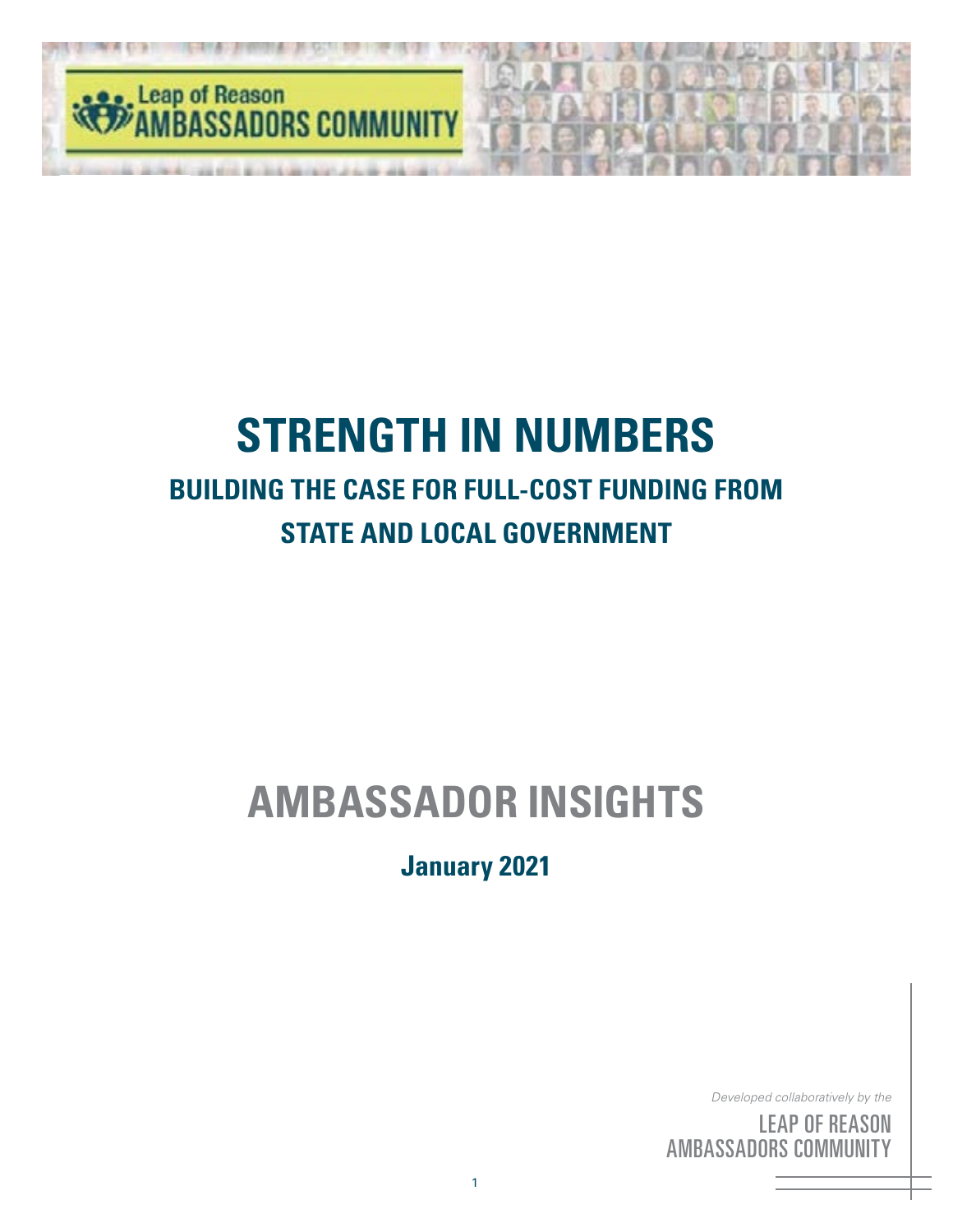

This document, developed collaboratively by the Leap of Reason Ambassadors Community (LAC), is licensed under a [Creative Commons Attribution-](https://creativecommons.org/licenses/by-nd/4.0/)[NoDerivatives 4.0 International License](https://creativecommons.org/licenses/by-nd/4.0/). We encourage and grant permission

for the distribution and reproduction of copies of this material in its entirety (with original attribution). Please refer to the Creative Commons link for license terms for unmodified use of LAC documents.

Because we recognize, however that certain situations call for modified uses (adaptations or derivatives), we offer permissions beyond the scope of this license (the "CC Plus Permissions"). The CC Plus Permissions are defined as follows:

You may adapt or make derivatives (e.g., remixes, excerpts, or translations) of this document, so long as they **do not**, in the reasonable discretion of the Leap of Reason Ambassadors Community, alter or misconstrue the document's meaning or intent. The adapted or derivative work is to be licensed under a [Creative Commons Attribution-NoDerivatives](https://creativecommons.org/licenses/by-nd/4.0/)  [4.0 International License](https://creativecommons.org/licenses/by-nd/4.0/), conveyed at no cost (or the cost of reproduction,) and used in a manner consistent with the purpose of the Leap of Reason Ambassadors Community, with the integrity and quality of the original material to be maintained, and its use to not adversely reflect on the reputation of the Leap of Reason Ambassadors Community.

Attribution is to be in the following formats:

- For unmodified use of this document, the attribution information already contained in the document is to be maintained intact.
- For adaptations or derivatives of this document, attribution should be prominently displayed and should substantially follow this format:

"From 'Strength in Numbers: Building the Case for Full-Cost Funding from State and Local Government,' developed collaboratively by the Leap of Reason Ambassadors Community, licensed under CC BY ND<https://creativecommons.org/licenses/by-nd/4.0/> For more information or to view the original products, visit [https://leapambassadors.org/resources/](https://leapambassadors.org/resources/ambassador-insights/helping-your-team-during-crisis/) [ambassador-insights/strength-in-numbers/](https://leapambassadors.org/resources/ambassador-insights/helping-your-team-during-crisis/)"

The above is consistent with Creative Commons License restrictions that require "appropriate credit" be required and the "name of the creator and attribution parties, a copyright notice, a license notice, a disclaimer notice and a link to the original material" be included.

The Leap of Reason Ambassadors Community may revoke the additional permissions described above at any time. For questions about copyright issues or special requests for use beyond the scope of this license, please email us at [info@leapambassadors.org](mailto:info%40leapambassadors.org?subject=).

### **leapambassadors.org**

Copyright © 2021 Morino Institute (Provisional holder of copyright for Leap of Reason Ambassadors Community)

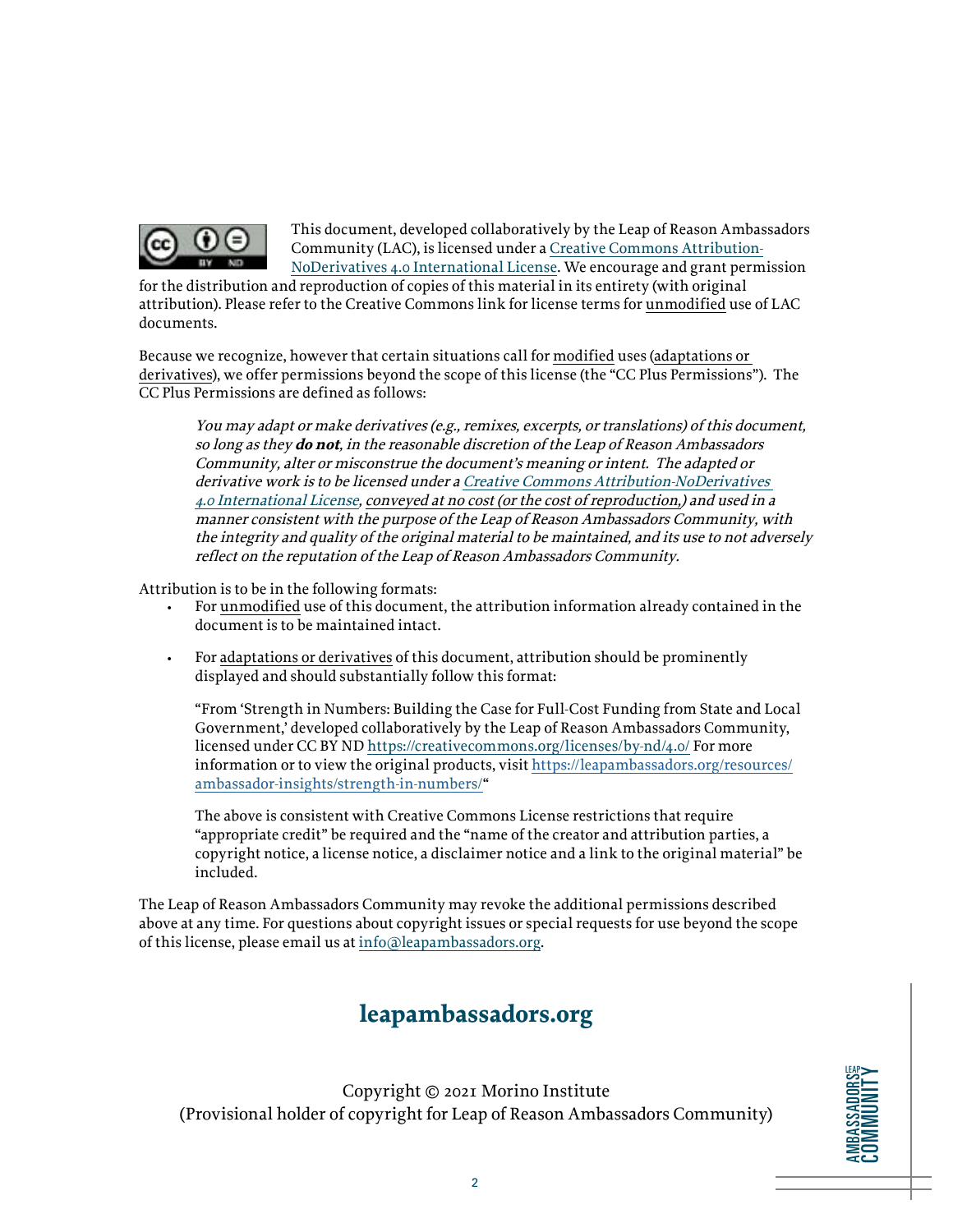### **TABLE OF CONTENTS**

| <b>Executive Summary</b>                                                            | 4  |
|-------------------------------------------------------------------------------------|----|
| Introduction                                                                        | 5  |
| A Jumping-Off Point: OMB Uniform Guidance                                           | 5  |
| <b>State and Local Successes and Set-Backs</b>                                      | 6  |
| The Problem: Restricting Nonprofit Effectiveness                                    | 7  |
| The Solution: Full-Cost Funding                                                     | 8  |
| Making the Case for Advocacy to Your Board and Staff                                | 8  |
| Convincing Your Fellow CEOs to Join the Advocacy Effort                             | 9  |
| <b>Recruiting Philanthropic Allies</b>                                              | 10 |
| Explaining the Problem—and What to Do About It—to Government Officials              | 11 |
| On the Right Path, But Not There Yet                                                | 12 |
| <b>Final Words</b>                                                                  | 12 |
| Appendix A: Resources for Full Cost Calculation, Advocacy, and Legislative Language | 13 |
| Appendix B: City Council Hearing Testimony, New York                                | 15 |
| Appendix C: City Council Hearing Testimony, Washington, DC                          | 17 |
| Appendix D: Philanthropic Letter of Support, Washington, DC                         | 19 |
| Appendix E: Fact Sheet, Washington, DC                                              | 21 |

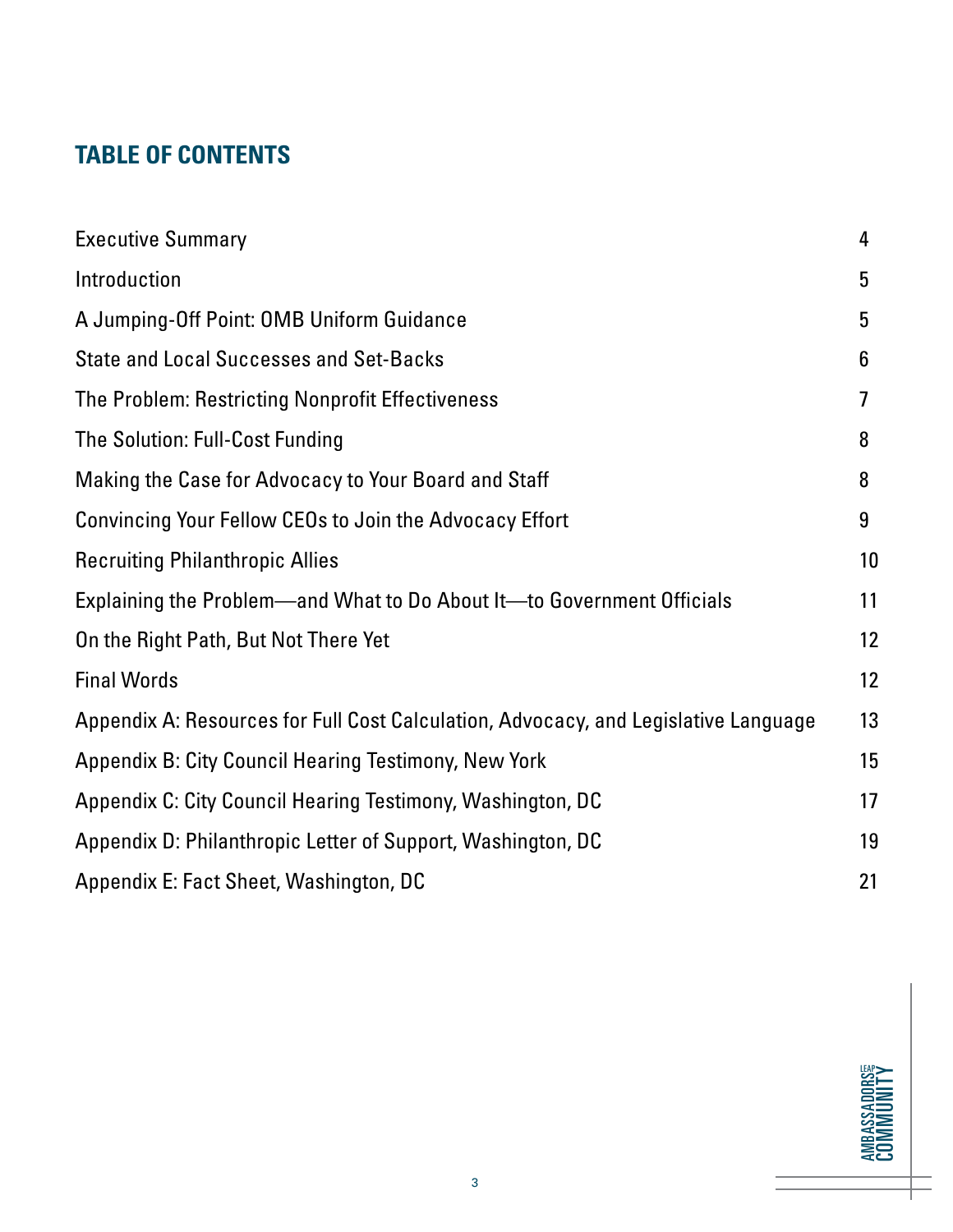### <span id="page-3-0"></span>**Executive Summary**

The nonprofit sector has long suffered under funders' insufficient reimbursement of indirect costs. The OMB Federal Guidance in 2014 improved this situation by requiring that federal grants and contracts—whether direct or passed through states or other entities—offer three options for indirect cost reimbursement: 1) nonprofits keep a federally negotiated indirect cost rate (NICRA); 2) nonprofits negotiate a rate directly with the state or local government; or 3) those without a NICRA or desire to negotiate get 10% de minimis.

In the case of pass-through funding, OMB Federal Guidance is often not followed. Nonprofits need the law to be followed in pass-through funding, just like in direct federal funding. Nonprofits also need improvements in the reimbursement of indirect costs in state and local grants and contracts.

Insufficient reimbursement of indirect costs undermines nonprofits' financial stability and restricts their effectiveness. The fair solution is to provide full-cost funding (i.e., reimbursement of the full costs of services). Coalitions of nonprofits in Illinois, Maryland, New York City, and Washington, DC, have successfully advocated for state and local government agencies to follow the OMB guidance in pass-through federal funding and apply the same guidance to their direct grants and contracts.

Based on the experiences of **Jeremy Kohomban** in New York City and **Lori Kaplan** in Washington, DC, and with the input of other Leap Ambassadors, this document offers tips for leaders on making the case for advocacy to board and staff, convincing fellow CEOs to join the advocacy effort, recruiting philanthropic allies, and explaining the problem—and what to do about it—to government officials. Appendices include links to calculating full costs, advocacy resources, and passed legislation, as well as examples of testimonies, and a fact sheet from Washington, DC.

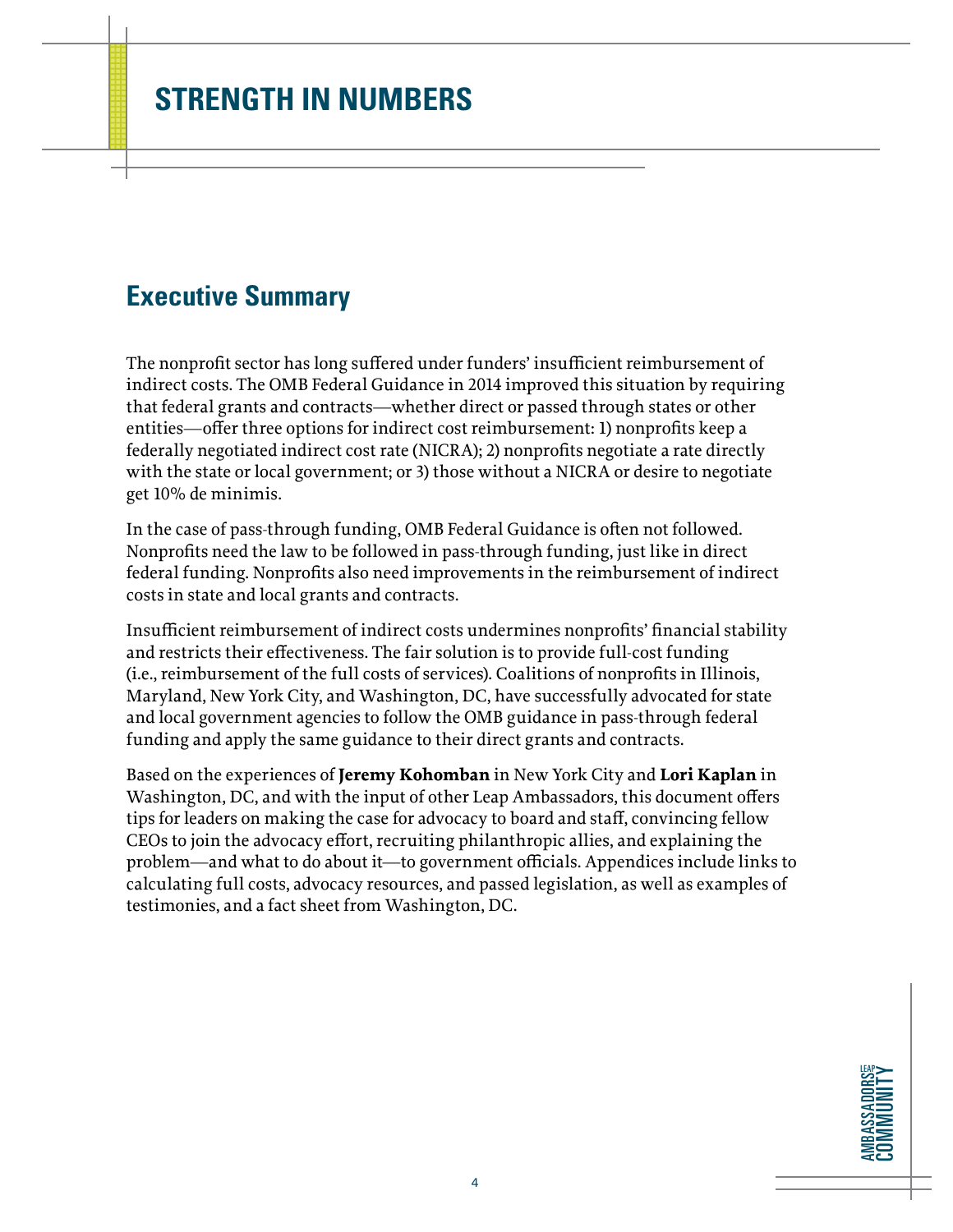### <span id="page-4-0"></span>**Introduction**

Years ago, **Lori Kaplan**, then-CEO of the Latin American Youth Center, calculated that she had to raise \$500,000 annually to cover indirect costs incurred—but not covered by government contracts. The organization had about 25 government contracts, all allowing different—and insufficient—indirect-cost rates. With government funds making up approximately 65% of the organization's ~\$18 million budget, the amount of money Kaplan had to raise to cover the deficit was threatening the organization's financial stability to the point that the board wanted to stop taking government grants that didn't cover the full costs of services.

The idea that all funding should go directly to programs—and that paying for "overhead" is wasteful—is deeply [ingrained](https://nonprofitquarterly.org/about-nonprofit-waste-overhead-and-financial-subservience/) in public attitudes. While the nonprofit world has tried for years to change the paradigm, most funders still [refuse](https://ssir.org/up_for_debate/article/pay_what_it_takes_philanthropy) to pay the full cost of services delivered by the nonprofit sector. In recent years—including during the [COVID-19 pandemic](https://www.philanthropy.com/article/nearly-700-foundations-join-pledge-to-ease-grant-restrictions/)—there have been positive [signs](https://www.nytimes.com/2020/06/10/business/ford-foundation-bonds-coronavirus.html) in the foundation world. Foundation grants, however, account for only [2.9%](https://www.nonprofitimpactmatters.org/site/assets/files/1/nonprofit-impact-matters-sept-2019-1.pdf) of nonprofit funding. For the sake of survival and sustainability, nonprofits need changes in government grants and contracts, which account for [31.8%](https://www.nonprofitimpactmatters.org/site/assets/files/1/nonprofit-impact-matters-sept-2019-1.pdf) of their funding.

One positive development in government came in [2014](https://www.grants.gov/learn-grants/grant-policies/omb-uniform-guidance-2014.html), when the federal government issued uniform—and fairer—guidance for indirect-cost reimbursement. However, many states and localities have [refused](https://www.philanthropy.com/paid-article/five-foundations-address-the/293) to follow the federal guidance and continue to starve the nonprofit sector of required, and often legally mandated, indirect rates. Below, ambassadors provide suggestions, based on experiences in New York City and Washington, DC, for advocacy efforts that could lead to full reimbursement of indirect costs from state and local governments. We believe successful advocacy for indirect reimbursement could be key to survival for many nonprofits in these hard times.

### **A Jumping-Off Point: OMB Uniform Guidance**

In recent years, Illinois, Maryland, New York City, and Washington, DC, have taken steps to follow Office of Management and Budget (OMB) Guidance on indirect-cost reimbursement. Each modeled their advocacy efforts on the [Uniform Administrative](https://www.ecfr.gov/cgi-bin/text-idx?tpl=/ecfrbrowse/Title02/2cfr200_main_02.tpl)  [Requirements, Cost Principles, and Audit Requirements for Federal Awards,](https://www.ecfr.gov/cgi-bin/text-idx?tpl=/ecfrbrowse/Title02/2cfr200_main_02.tpl) known as OMB Uniform Guidance, introduced in 2014 and updated in 2020.

The guidance [allows](https://www.councilofnonprofits.org/article/the-omb-uniform-guidance-what-it-and-why-it-matters-counties-and-nonprofits) for a fairer allocation of required expenses toward direct costs (e.g. support staff dedicated to a specific program) and offers three options for indirect-cost reimbursement: 1) nonprofits keep a federally negotiated indirect cost rate (NICRA); 2) nonprofits negotiate a rate directly with the state or local government; or 3) those without a NICRA or desire to negotiate get 10% de minimis. While 10% is rarely sufficient, the de minimis option helps small nonprofits, in particular, who previously

**AMBASSADORS COMMUNITY AMBASSADORS** COMMUNITY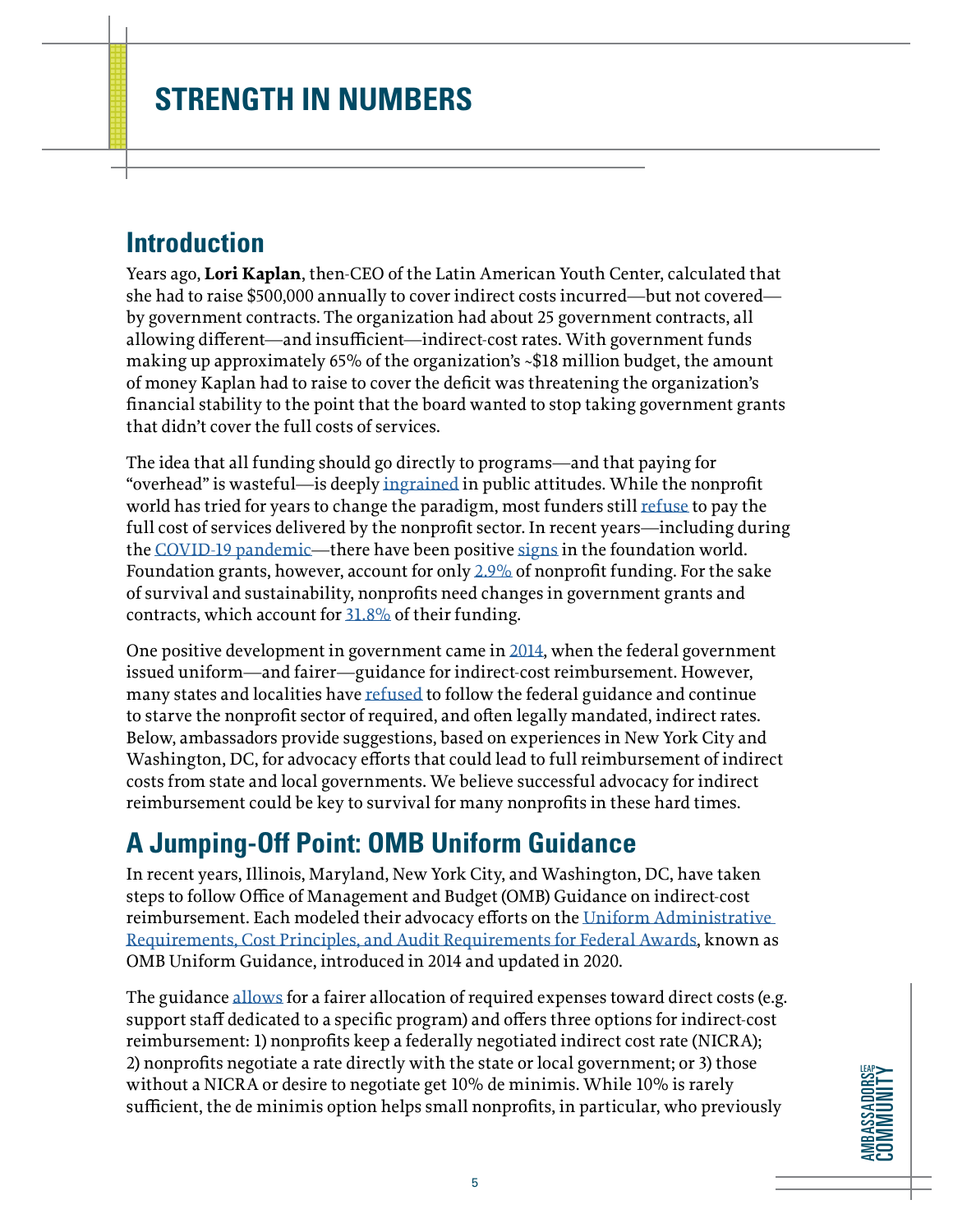<span id="page-5-0"></span>received 0% indirect cost reimbursements and don't have the resources to go through negotiation.

The OMB Uniform Guidance applies to all federal funds, whether direct or passed through states or other entities. Many states, cities, and counties, however, [refuse](https://www.philanthropy.com/paid-article/five-foundations-address-the/293) to pass along the legally mandated percentage of indirect costs to nonprofit partners.

As for funding from state and local government, indirect cost reimbursement rates vary widely. One study [found](https://comptroller.nyc.gov/reports/strengthening-the-frontline-an-analysis-of-human-services-contracts-in-nyc/) that 2016 human services contracts in New York City allowed indirect rates between 0 and 17%—with an average of 8.6%.

The OMB Uniform Guidance created a jumping-off point for nonprofits to advocate for two things at the state and local levels: 1) adherence to the reimbursement rates required for pass-through federal funding; and 2) similar guidelines for state and local governments' contracts with nonprofits.

### **State and Local Successes and Set-Backs**

Insufficient reimbursement rates is a question of more than fairness. "Especially now, when funding is hard to raise, reasonable reimbursement with government contracts would help nonprofits survive and sustain services," wrote **Dave Coplan**, executive director of the Human Services Center in the Pittsburgh area.

By the time the COVID-19 pandemic hit, Illinois, Maryland, and New York City had introduced changes to nonprofit contracts that aligned with the OMB Uniform Guidance (Illinois in 2014, Maryland in 2018, New York City in 2019). In New York City, the funding was only allocated for fiscal year 2020's budget after a long fight led by the [Human Services Council](https://humanservicescouncil.org/hscs-city-council-fy20-preliminary-budget-response/) (HSC). Then, "due to the pandemic," funding was [reduced](https://www1.nyc.gov/assets/nonprofits/downloads/pdf/Aug11_Indirect_Rate_Initative_Update.pdf) to 60% of what had been promised. Children's Village CEO **Jeremy Kohomban** has been involved in these multi-year advocacy efforts in his role as chair of the New York Human Services Council. He said, "To take away indirect costs fundamentally changes the trajectory of many nonprofits who have thin margins and are counting on indirect costs being funded. Our sector will keep fighting."

In Washington, DC, legislation was with the City Council when the pandemic hit. In July 2020, the council dedicated \$200,000 to conduct a cost-implication study, and in December 2020, the legislation was passed. Kaplan, a leader of the DC advocacy effort, said, "As FY '21 begins, we'll proceed with advocacy efforts to implement the legislation. The cost implication study will inform our work."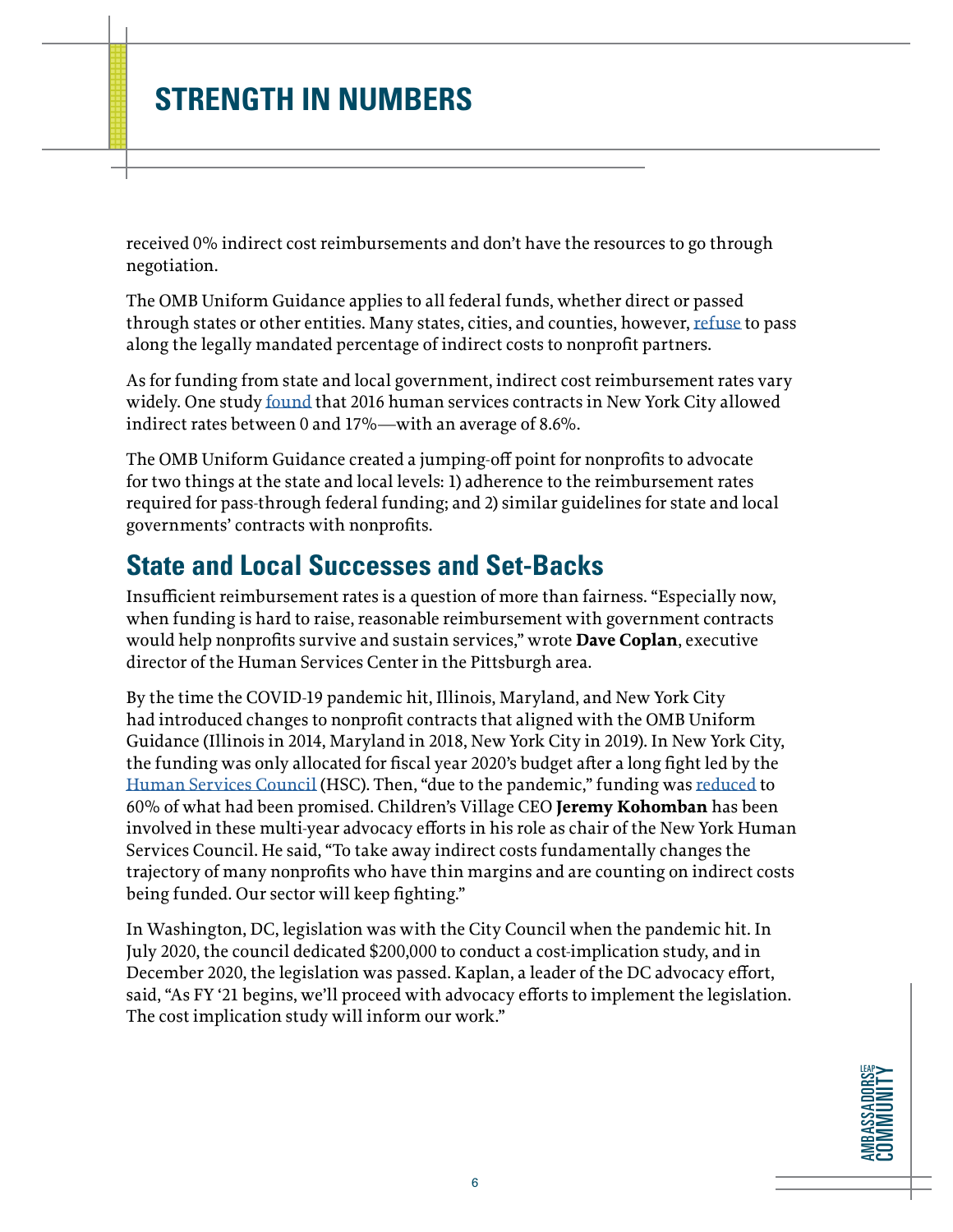### **Indirect Costs Defined**

<span id="page-6-0"></span>Simply put, [indirect costs](https://nonprofitquarterly.org/about-nonprofit-waste-overhead-and-financial-subservience/) are the expenses not attributed to a specific program. Fiscal Management Associates [explains](https://fmaonline.net/2015/02/) it like this: "They are costs associated with running the non-constituent-facing operations of an organization. This includes such indispensable organizational activities as fundraising; executive management; human resources; data collection, analysis and dissemination; and information technology."

### **The Problem: Restricting Nonprofit Effectiveness**

Aside from the obvious unfairness of government contracts not fully covering what it costs nonprofits to deliver the services (What for-profit is expected to take a contract that doesn't pay its costs?), this system has implications that constrain organizations' potential to meet their missions.

**Time and effort**. Filling the gap is extremely time-consuming. Some CEOs spend up to  $40\%$  of their time "dealing with indirect-cost reimbursement issues, between negotiations and fundraising to cover the gaps." Many foundations still put caps on indirect-cost spending, and the availability of general operating support is limited, making it difficult to find foundation funding to fill the gap.

**Finances.** Nonprofits typically conform with funders' unrealistic expectations for what it takes to run an organization by spending too little or underreporting true costs. Thanks to the [nonprofit starvation cycle,](https://ssir.org/articles/entry/the_nonprofit_starvation_cycle) coined by **Ann Goggins Gregory** and **Don Howard** in 2009, many nonprofits were already in a precarious financial position prior to COVID-19. When Bridgespan [looked at](https://www.philanthropy.com/paid-article/five-foundations-address-the/293) 274 of the most highly co-funded nonprofits of the top 15 U.S. foundations, they found that half (53%) suffered from frequent or chronic budget deficits, and 40% had fewer than three months of reserves. Government contracts that don't pay full costs only contribute to what consultant **David Hunter** refers to as the "hollowing out" of nonprofits.

**Effectiveness.** The Nonprofit Overhead Cost Project [found](https://www.urban.org/sites/default/files/publication/57731/311044-Getting-What-We-Pay-For.PDF) that often organizations receiving the most restricted funding (with inadequate reimbursement of indirect costs) were hampered by poor infrastructure, including computers and facilities; poorly paid, inexperienced, and poorly trained staff; unfilled positions; and more. Those receiving more unrestricted funding did better. As the Nonprofit Finance Fund's **Claire Knowlton** [points out,](https://nonprofitquarterly.org/why-funding-overhead-is-not-the-real-issue-the-case-to-cover-full-costs/) an outcome-based approach requires investment in an organization's capacity to deliver high-quality services, systems to track progress over time, and flexibility to pivot as needed.

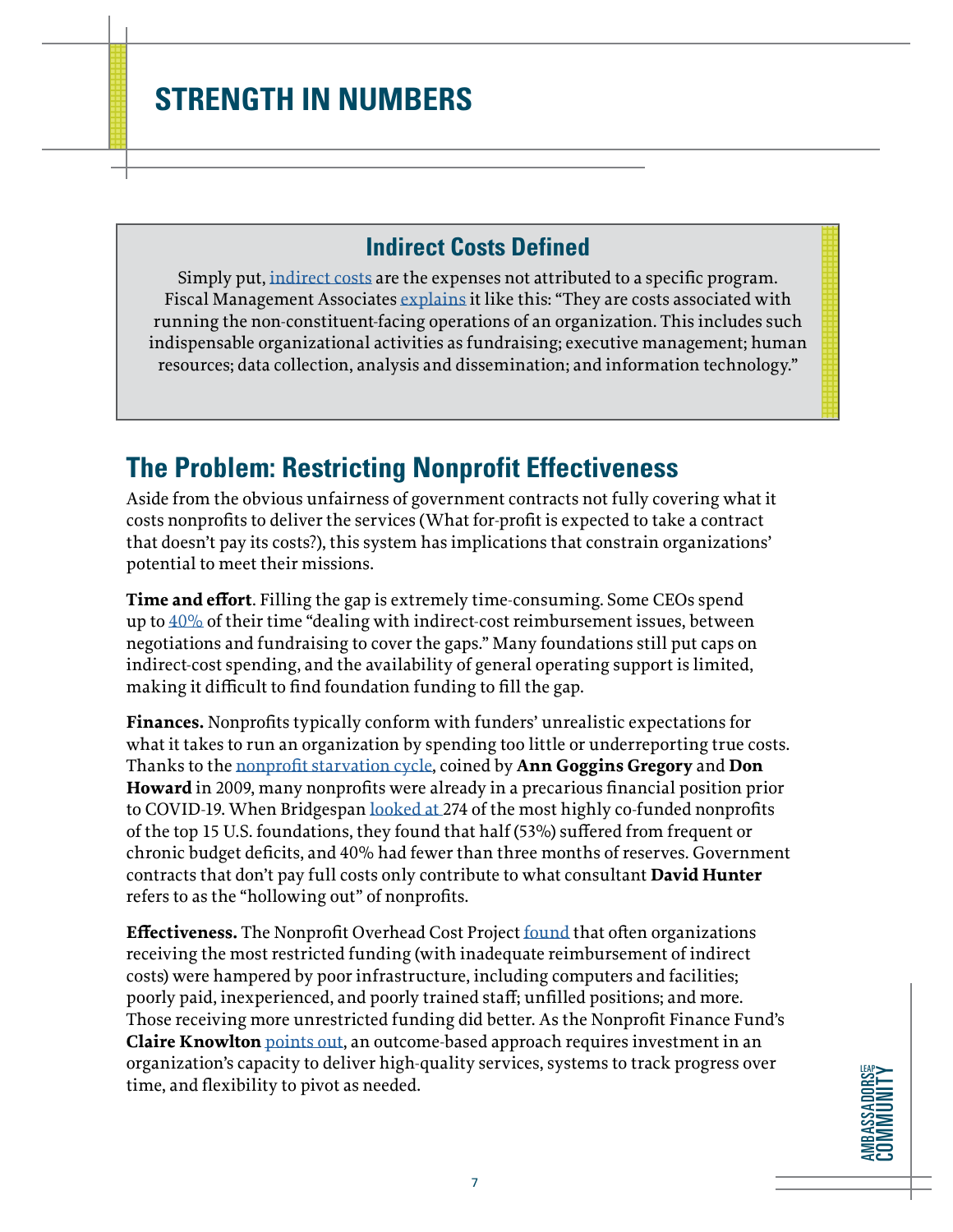## <span id="page-7-0"></span>**The Solution: Full-Cost Funding**

All contracts and grants should cover the full costs of delivering high-quality services that lead to desired results. Knowlton [argues](https://nonprofitquarterly.org/why-funding-overhead-is-not-the-real-issue-the-case-to-cover-full-costs/) that "Full costs include day-to-day

operating expenses (both program and overhead expenses) plus a range of balance sheet costs for short-term and long-term needs." She [proposes](https://nonprofitquarterly.org/why-funding-overhead-is-not-the-real-issue-the-case-to-cover-full-costs/) this formula for full costs:

> *Day-to-day operating expenses + working capital + reserves + fixed asset additions + debt principal repayment = full costs*

Unfortunately, too many nonprofit leaders don't understand their full costs, so their funders don't either. Others avoid raising the issue for fear of retaliation. According to Kaplan and Kohomban (who were both met with disbelief when they brought it

### **Could a Pizza Shop Stay in Business If It Were Funded Like a Nonprofit?**

The Human Services Council of New York used humor to convey the absurdity of the starvation cycle in this video: [Everyone Deserves a Fair](https://www.youtube.com/watch?v=-gELZnORV4U&feature=youtu.be)  [Slice: What if pizza shops were funded](https://www.youtube.com/watch?v=-gELZnORV4U&feature=youtu.be)  [like human services nonprofits?](https://www.youtube.com/watch?v=-gELZnORV4U&feature=youtu.be) 

up), your local government officials likely don't even know there's a problem. Since government is always fully funded with very high indirect costs, they may assume that nonprofits are treated the same.

In the following sections, we share tips for how to make the case to your board and staff, your fellow nonprofit leaders, potential philanthropic allies, and government officials. Appendix A provides general resources for advocacy, as well as the legislative language used in Illinois, Maryland, New York, and Washington, DC.

# **Making the Case for Advocacy to Your Board and Staff**

If you want to advocate for full-cost funding with your state or local government, figure out what your full costs are (refer to appendix A for resources) and get internal support.

### **What If Your Paycheck Were a Restricted Grant?**

Step into a nonprofit leader's shoes to understand why covering full costs is important: [Why Funding Overhead Is Not the Real Issue: The Case to Cover Full Costs.](https://nonprofitquarterly.org/why-funding-overhead-is-not-the-real-issue-the-case-to-cover-full-costs/)

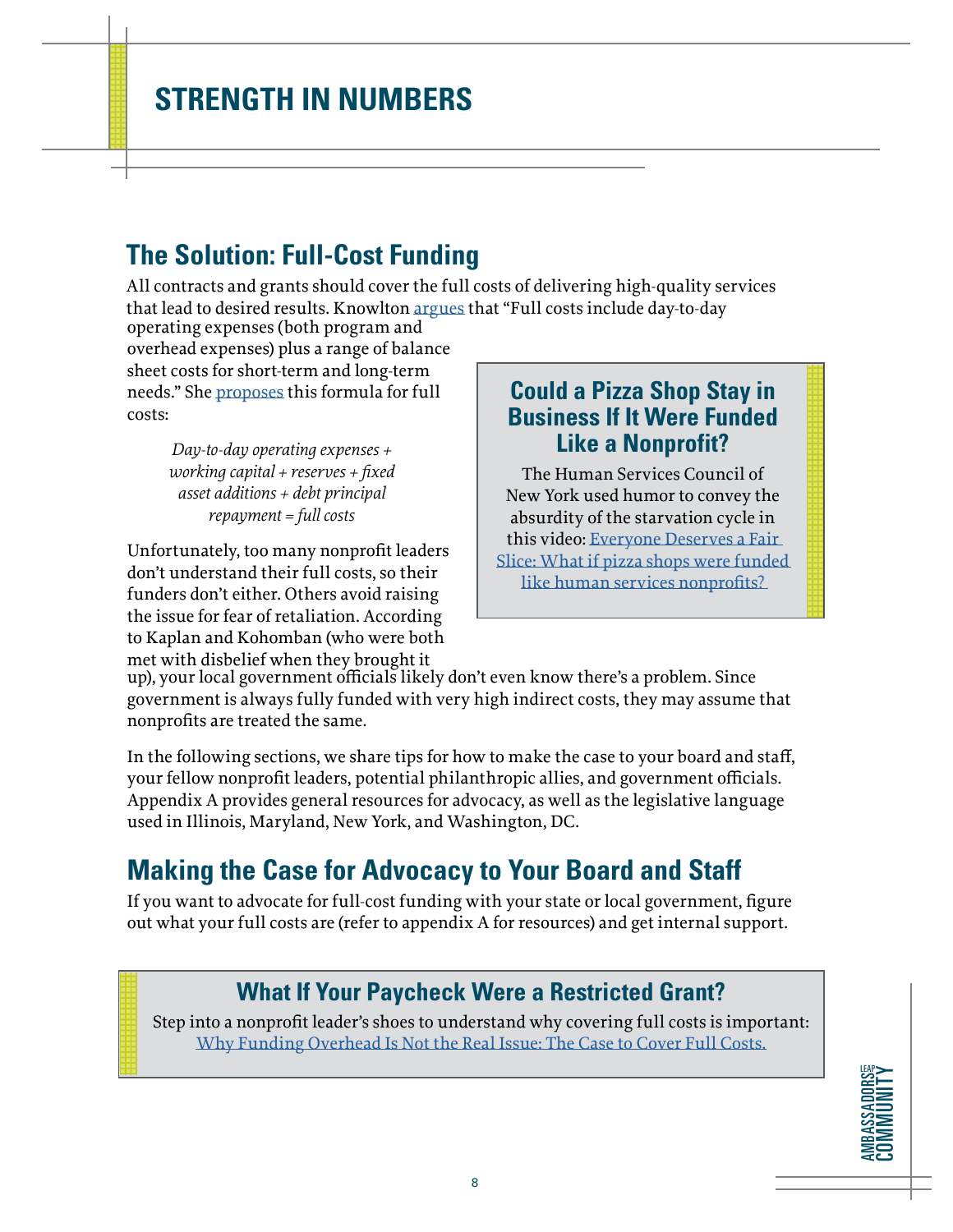<span id="page-8-0"></span>Kaplan and Kohomban found these talking points effective for board and staff:

- **• The law:** Federal pass-through funding must comply with the OMB Uniform Guidance. If our state or local government isn't giving us what we're entitled to, the law is on our side.
- **• Fairness:** It's only fair that state and local government also pays for the full costs of the services they contract with us to provide. No private-sector company would be expected to subsidize government services as nonprofits are forced to.
- **• Finances:** If the government paid the full cost of services, it would save time and effort, prevent erosion of our financial condition (especially in hard economic times, when it's challenging to raise unrestricted funds from foundations and individuals), and allow us to focus on other important things, such as fair pay for workers, investments in technology and outcome measurement, and continuous improvement in program quality leading to better outcomes for our clients.
- **• Important to small organizations:** This issue is especially important for smaller nonprofits without a negotiated federal rate. Pass-through federal funding would increase from 0 to 10%. If the state/local government aligns its direct funding with the OMB Uniform Guidance, the same would be the case in those grants and contracts.
- **• Stewardship:** We're obligated to do what's best for our clients, communities, staff, and organization. Our organization's survival and its ability to provide effective services are vital to the people and communities we serve.
- **• Great starting point:** Others have successfully advocated for state/local legislation based on the OMB Uniform Guidelines. We can do it, too.

### **Convincing Your Fellow CEOs to Join the Advocacy Effort**

No one or two organizations are likely to succeed independently, as **Dominique Bernardo**, CEO of Variety the Children's Charity of the Delaware Valley, experienced in Philadelphia. In the words of Philadelphia Deputy Mayor **Cynthia Figueroa**, Office of Children and Families, "Government guidelines are often capped for really no solid reason. The greatest challenge is getting enough like-minded nonprofits together to submit a meaningful position." In New York City, 176 organizational members of the Human Services Council participated. In Washington, DC, Kaplan brought together about 40 nonprofit leaders—including CFOs and experts in policy and advocacy—to create the Coalition for Nonprofit Equity. One member of the coalition assigned her legislative and policy director, a lawyer, to work with Kaplan: "This was incredibly helpful as we studied other legislation, OMB documents and continuously tweaked the legislation as needed."

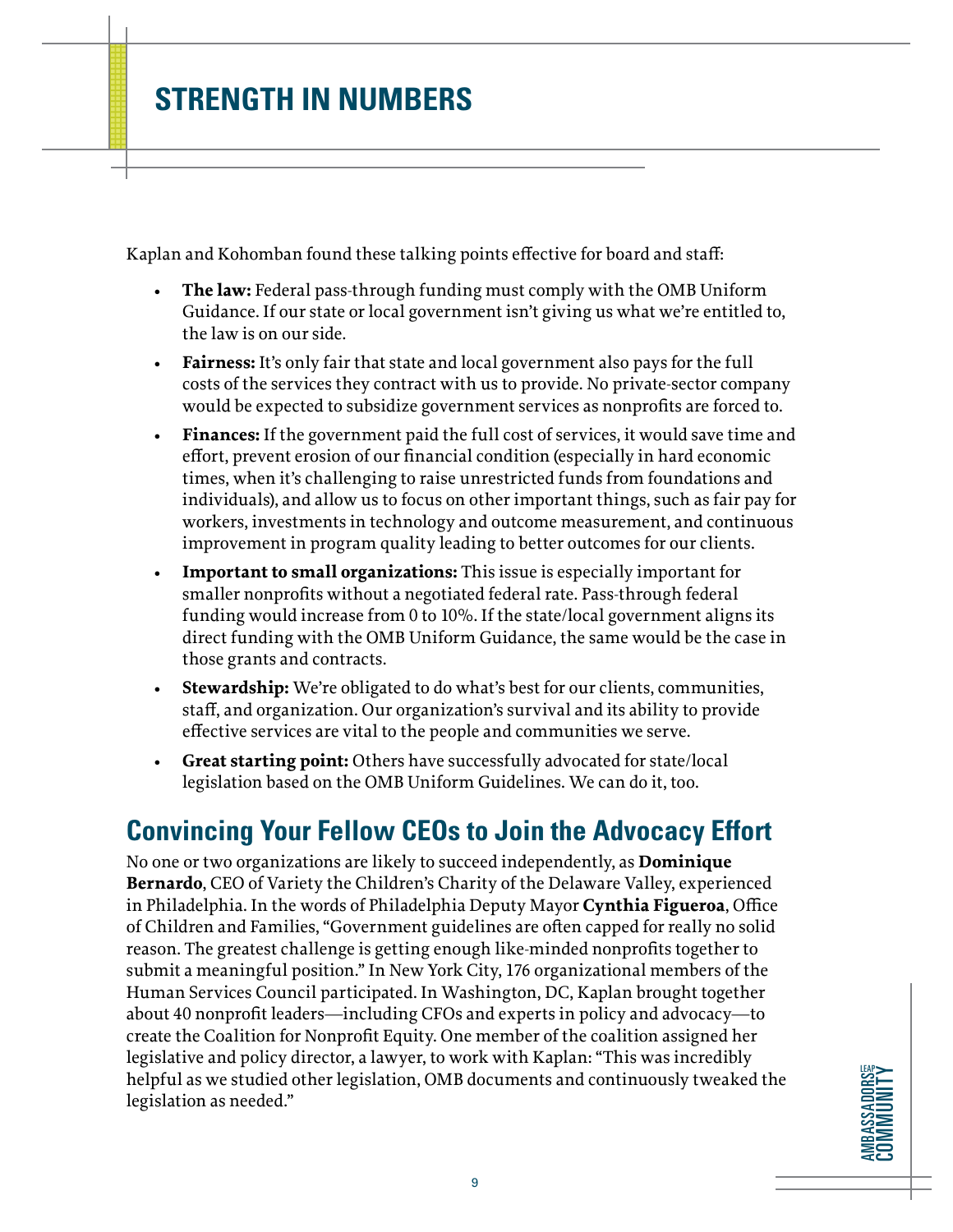<span id="page-9-0"></span>Here are some reasons to join, in addition to the ones listed above:

- **• Strength in numbers:** None of us can achieve this on our own, but together we can make it happen. Others have done it.
- **• Minimizes risk of retribution:** If we join forces, no single organization will stand out and the risk of being punished for challenging government practice is reduced.

Kohomban recommends being prepared for internal opposition, which took the New York coalition by surprise. He said, "If you're lucky, you will know who is fighting against you. In most instances, you will not see or hear the opposition directly." They learned that a few fellow nonprofit leaders opposed the effort out of fear. Some were silent. They refused to be identified among those calling for action and, in doing so, hoped to benefit no matter what happened. If the coalition was successful, they would gain from the new indirect rates. If New York City and its powerful allies retaliated, they would claim that they were an ally of the city and therefore deserving of favors. There were also those who worked actively against them by being a conduit for New York City's position that the city could do no more, concurrently stoking fears of retaliation in the form of denied or delayed contracts. While that was unlikely, the actions were nevertheless intimidating and effectively sowed seeds of disunity.

# **Recruiting Philanthropic Allies**

Strong philanthropic allies were important in New York City, but they weren't easy to recruit. "Among private leaders, not everyone who complains is willing to take the public risk, collaborate, and fight the battle," Kohomban said. **Doug Bauer,** Executive Director of the Clark Foundation, was an early exception: "To me, covering indirect costs is just plain common sense and an equity issue. I continue to be amazed that so many in the sector still cling to the overhead myth – especially in the midst of a pandemic." Find a sample letter of philanthropic support from **Nicky Goren** of the Meyer Foundation, a DC funder, in appendix D. These arguments persuaded the allies:

- **• Stop subsidizing government:** When government doesn't pay what it costs, philanthropy has to fill the gap. Let's put an end to foundations having to subsidize government services. *(Note: Be careful when making this argument, to avoid implying that foundations should stop covering the gap to provoke government change. Their funding to cover the gap is critical until government funds the full costs of services.)*
- **• Fund advocacy:** Advocacy with government takes time and effort. Organizing, strategizing, meeting, and advocating requires funding.
- **• Lend your voice:** Foundation leaders' public support carries weight. We need you.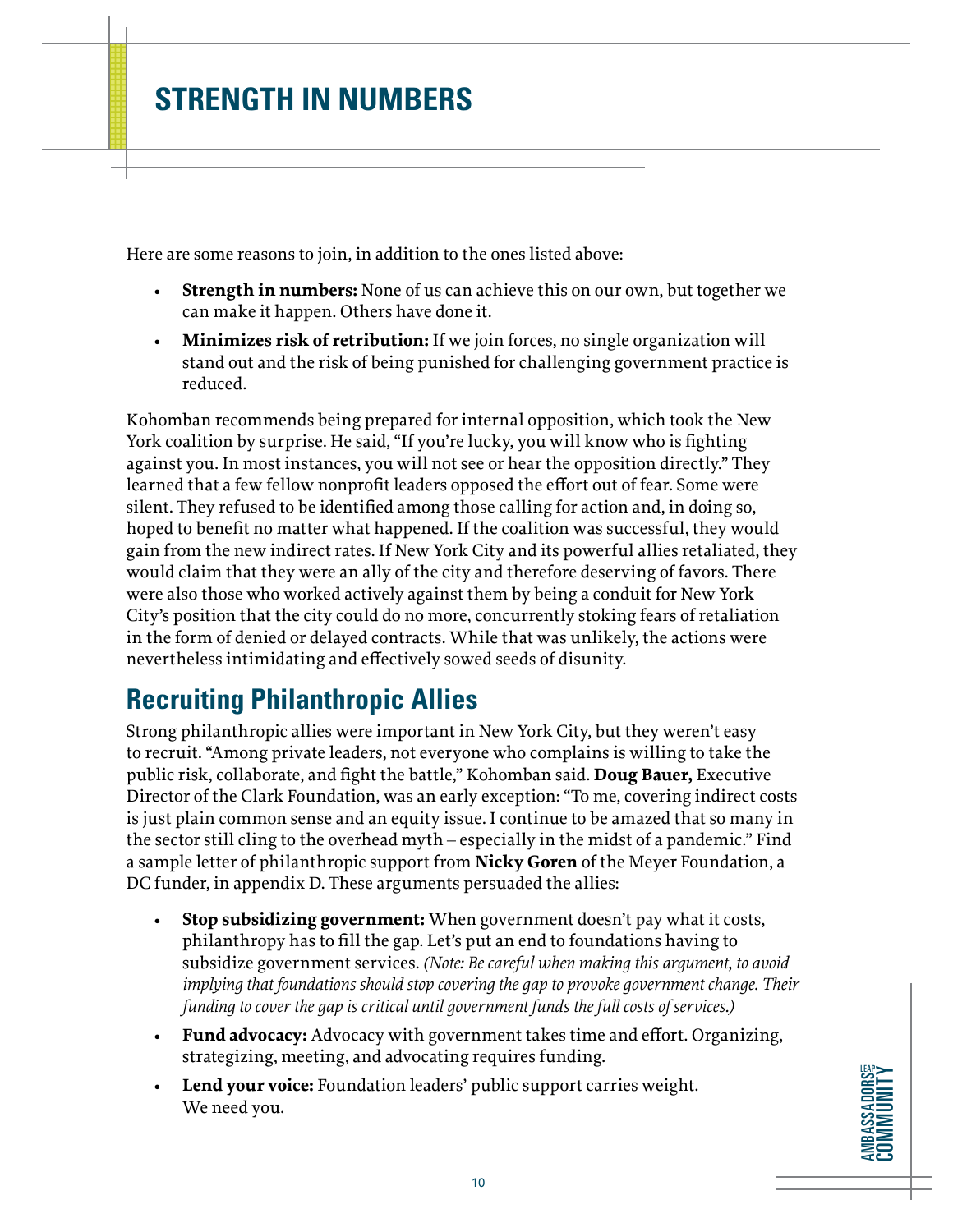### <span id="page-10-0"></span>**Explaining the Problem—and What to Do About It—to Government Officials**

Kaplan and Kohomban found that most government officials were unaware and needed a good deal of help to understand the problem. In Washington, DC, advocates frequently used a fact sheet (appendix E). Whether in a fact sheet or in other communications, here are some points worth emphasizing:

- **• The law:** State/local governments must follow OMB Uniform Guidance about federal pass-through funding; it's the law.
- **• Fairness:** Nonprofits should be paid the full costs of the services they provide, just like any private contractor. We need direct funding from state and local governments to follow similar guidance to that at the federal level.
- **• Mutual need:** When we're not paid the full costs of services, it's hard to find general operating support to fill the gap, and it threatens organizations' survival. This threat is particularly grave during hard times, as **Elizabeth Boris** and her Urban Institute colleagues [found](https://www.urban.org/research/publication/human-service-nonprofits-and-government-collaboration-findings-2010-national-survey-nonprofit-government-contracting-and-grants) after the 2008 recession. It's in government's interest that the nonprofits with whom they contract are financially stable and able to provide uninterrupted, effective services to the people who need them. By paying the full cost of those services, governments remove a threat to their partners' ability to meet the government's need. Given the problems it causes, funding from other sources shouldn't be required to fill a gap in reimbursement, but can instead, to the extent available, support additional services.
- **• Effectiveness:** It matters that nonprofits are able to produce results for the recipients of government-funded services. That requires a shift in focus from compliance to outcomes. In the current system, nonprofits are less effective than they could be.
- **Efficiency:** A uniform system for all nonprofit grants and contracts is more efficient than each agency having its own rules. Such uniformity would produce major savings for both nonprofits and governments.

Kaplan worked with her Washington, DC, ward city council representative to author the legislation, using the Maryland legislation as an example. "Then we all got additional city council members to sign on," Kaplan said. "In the first year the legislation had four council signatures, and when introduced again the following year, we had nine co-signers." Similarly, in New York City, one supportive council member was gradually joined by more than a dozen supporters.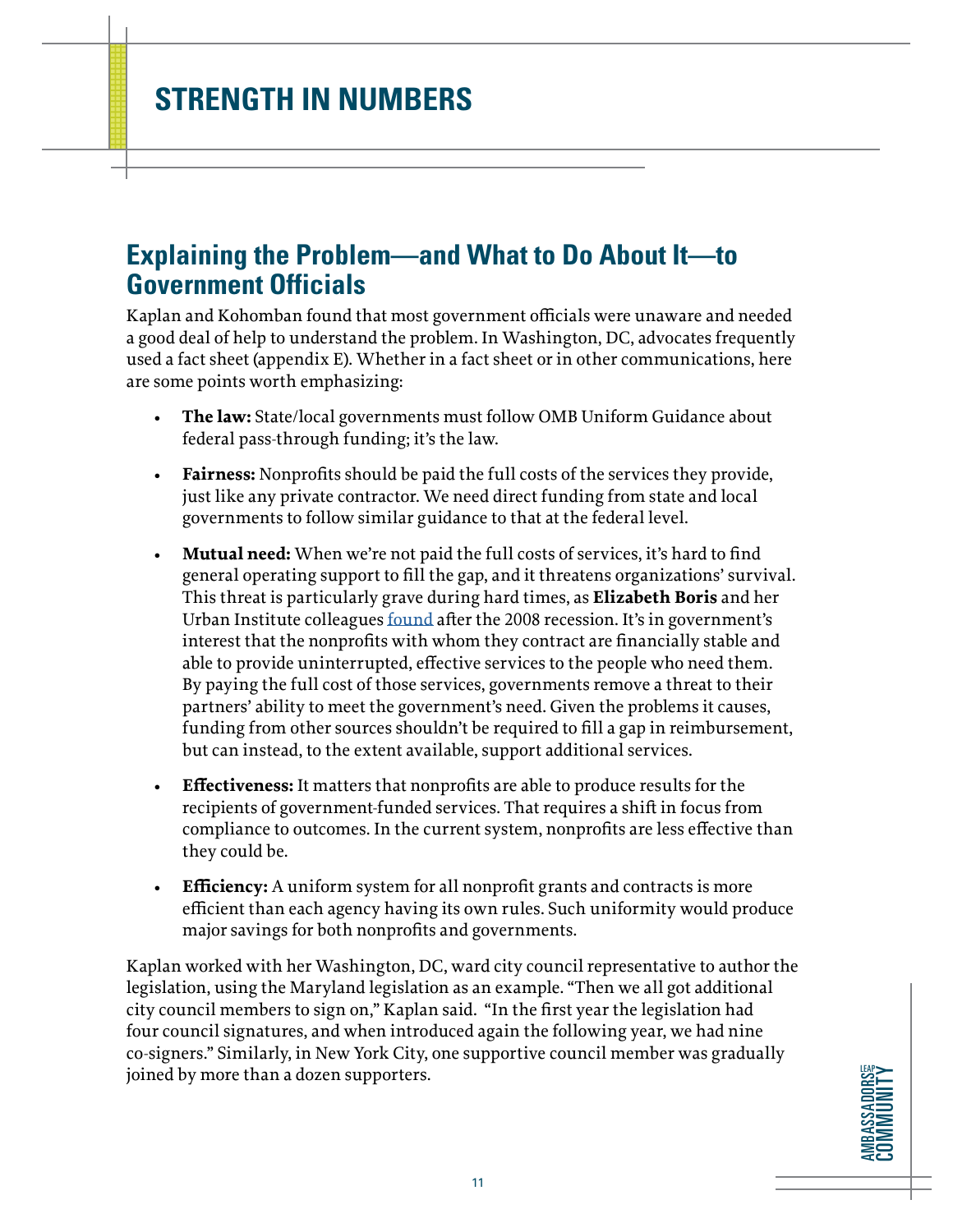<span id="page-11-0"></span>Hearings are an important opportunity for influence. The CEOs, CFOs, and board members of nonprofits, as well as auditors and representatives from philanthropy are all great people to testify (see appendices B and C for testimonials). In Washington, DC, the opening panel included representatives from Maryland, Illinois, and the National Council of Nonprofits, who framed the issue as a national trend and growing movement for best practices. Substantiating facts and figures can be compelling, and **Lindsey Buss** at the World Bank pointed out that the Washington, DC, City Council seemed to find persuasive data the advocates had collected from nonprofits, showing how much indirect costs varied from contract to contract and agency to agency.

### **On the Right Path, But Not There Yet**

While passing legislation is an important step forward, it doesn't mean the goal has been reached. The "full" cost, negotiated in New York City and Washington, DC, was to cover the costs nonprofits are currently incurring a step on the way to what would be fair and equitable: funding the infrastructure required for an organization to become high performing as defined by the Leap Ambassadors Community's Performance Imperative.

Existing legislation, however, must be funded and implemented. In New York City, complying with a new cost manual was an intensive exercise for nonprofits during fiscal year 2020, involving reclassifying and documenting costs and getting auditor certifications. After the organizations had met these new demands and the fiscal year had ended, they were told they would receive only 60% of the indirect costs for which they had been approved. In some cases, that could be less than what they received prior to the indirect rate agreement, because some costs were reclassified from direct to indirect.

At the time of writing, New York City is seven months into the 2021 fiscal year. Nonprofits have been on the COVID frontlines since March, 2020, but payments for fiscal year 2020 have not been made. The city has asked them to do more but not yet decided how much of the indirect rate it will pay for fiscal year 2021. This puts some nonprofits in a no-better—possibly, in even worse—position than before. Many feel their trust has been betrayed.

### **Final Words**

Kaplan and Kohomban believe advocacy for full-cost funding from government needs to happen across the country. Their takeaway? Be courageous and know it takes time.

"It takes leaders and nonprofit boards willing to take a personal risk by expending their political capital and take the political risk of being ostracized or having their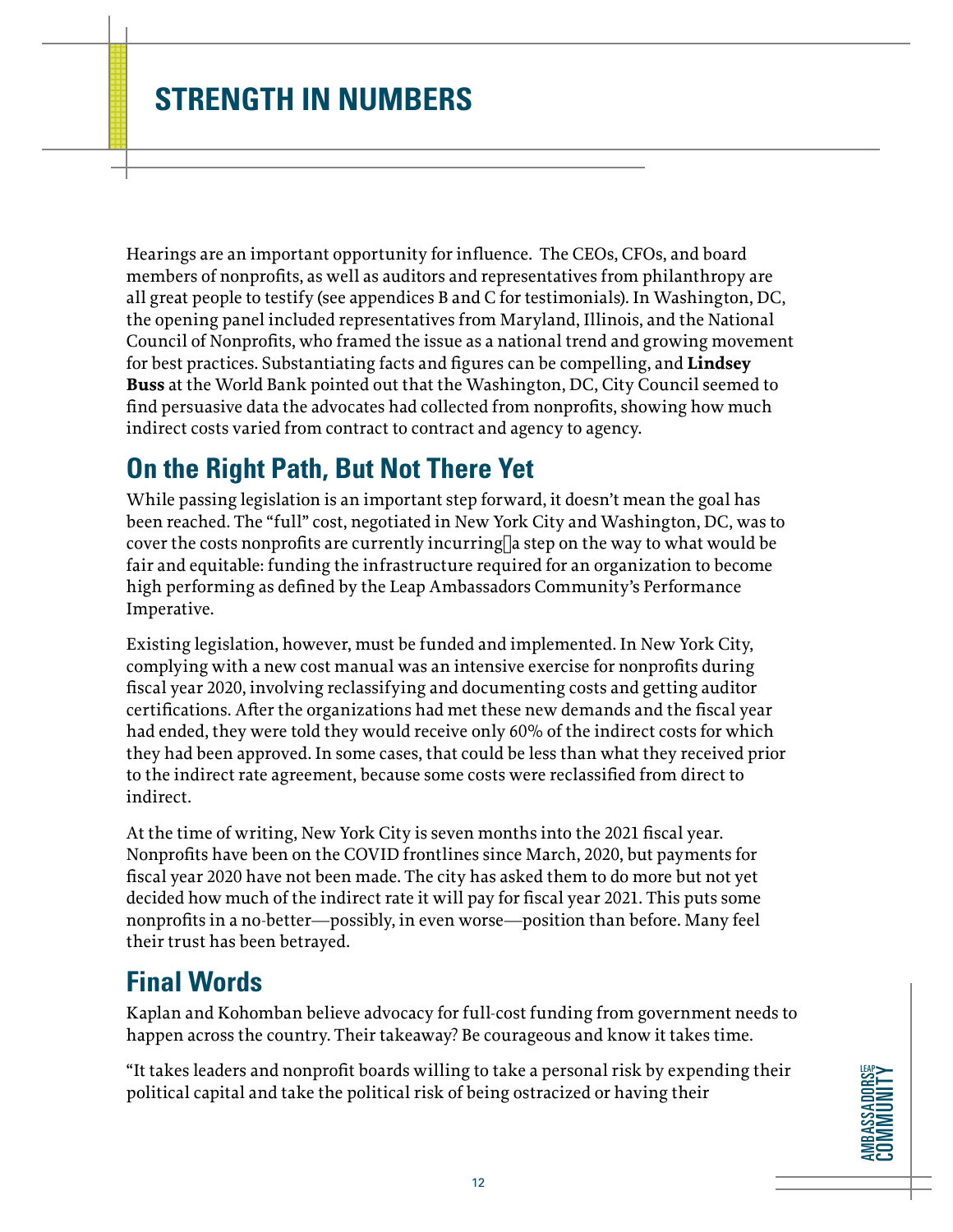organizations 'punished' by public funders and those private nonprofit leaders who are beholden to elected leaders," Kohomban said. Both New York City and Washington, DC, have experienced setbacks, each adding time to the process. When Washington, DC, experienced a setback after two years of advocacy, Kaplan was encouraged that New York City had succeeded after four years. In the end, the DC legislation was passed in December, 2020, after three years of advocacy.

The work continues in both New York City and Washington, DC. Kaplan's and Kohomban's best advice? Don't give up.

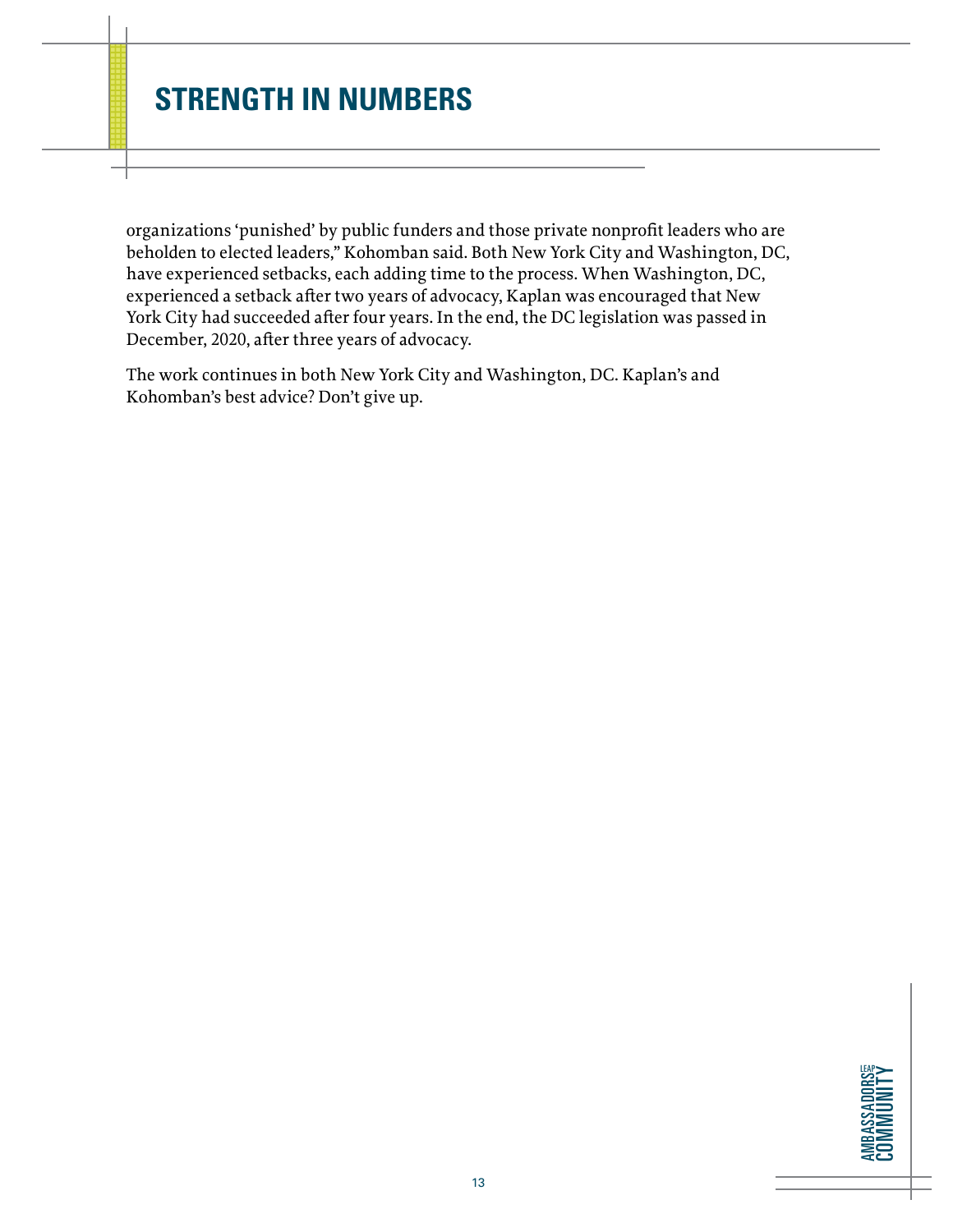### <span id="page-13-0"></span>**Appendix A: Resources for Full Cost Calculation, Advocacy, and Legislative Language**

#### **How to Calculate Full Cost of Services**

- [Best Practices for Nonprofit Financial Health, Part 3: Understanding Full Costs,](https://nff.org/blog/best-practices-nonprofit-financial-health-part-three-understanding-full-costs) Nonprofit Finance Fund
- [Nonprofit Cost Analysis Tool Kit: Six Steps to Finding the True Costs of](https://www.bridgespan.org/bridgespan/Images/articles/nonprofit-cost-analysis-toolkit/NonprofitCostsAnalysisToolkit.pdf)  [Programs,](https://www.bridgespan.org/bridgespan/Images/articles/nonprofit-cost-analysis-toolkit/NonprofitCostsAnalysisToolkit.pdf) Bridgespan Group

#### **How to Advocate**

- [Yes, You Can—and Should! Nonprofit Advocacy as a Core Competency,](https://nonprofitquarterly.org/yes-can-nonprofit-advocacy-core-competency/) Nonprofit Quarterly
- [Everyday Advocacy,](https://www.councilofnonprofits.org/everyday-advocacy) National Council of Nonprofits
- [Everyday Advocacy Resources,](https://www.councilofnonprofits.org/everyday-advocacy-resources) including Advocacy Toolkits, National Council of Nonprofits

#### **Understanding the Political System**

The state legislative process is similar, though not identical, across the United States. Get an overview of the [legislative process](http://www.statescape.com/resources/legislative/legislative-process/) by state here. Local government legislative processes vary greatly, so if you're advocating at the city or county level, it's important to research the local system.

In addition to the legislative process, it's important to understand the procurement process, which according to **Robert Sainz**, .formerly assistant general manager with the Economic and Workforce Development Department in Los Angeles, tends to "encourage the government agency to underestimate costs and encourage agencies to provide understated cost proposals." Consider how this can be mitigated in the implementation of new rules.

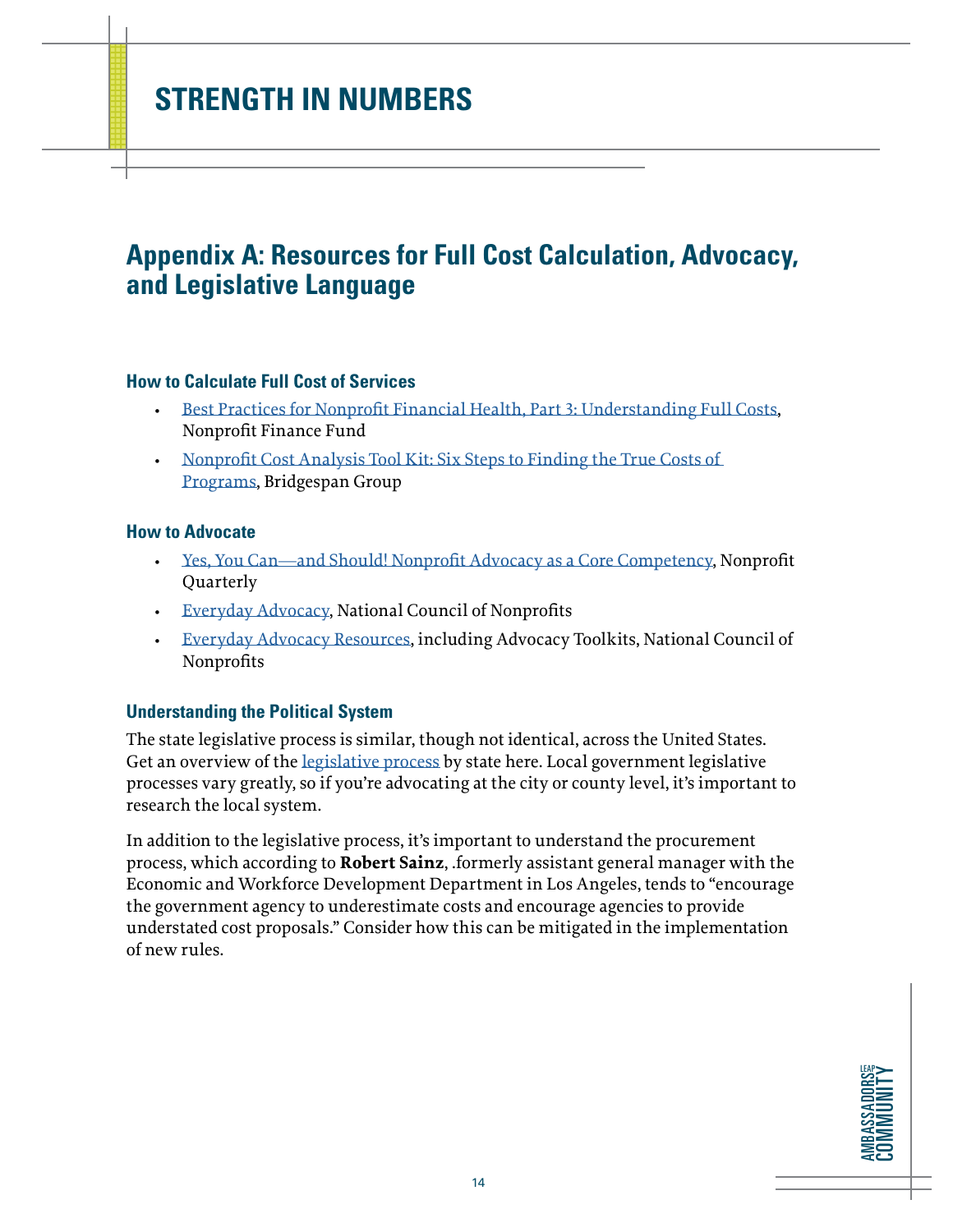#### **Legislation and Related Resources That Can Be Used as Models**

The [OMB Uniform Guidance](https://www.ecfr.gov/cgi-bin/text-idx?tpl=/ecfrbrowse/Title02/2cfr200_main_02.tpl) forms the basis for legislation in each of the states and cities below.

#### **Illinois**

- [Grant Accountability and Transparency Act \(30 ILCS 708/\) \(](https://ilga.gov/legislation/ilcs/ilcs3.asp?ActID=3559&ChapterID=7)GATA) became law as Public Act 98-0706 effective July 16, 2014
- All Illinois grantees must enter the [Centralized Indirect Cost Rate System](https://www2.illinois.gov/sites/GATA/Grantee/CentralizedIndirectCostSystem/Pages/default.aspx) to substantiate their selection of indirect cost reimbursement

#### **Maryland**

• [State Government – Grants and Contracts – Reimbursement of Indirect Costs \(SB](https://legiscan.com/MD/text/SB1045/id/1798062/Maryland-2018-SB1045-Chaptered.pdf)  [1045\)](https://legiscan.com/MD/text/SB1045/id/1798062/Maryland-2018-SB1045-Chaptered.pdf) took effect on October 1, 2018

#### **New York City**

- [Indirect Implementation](https://www1.nyc.gov/site/nonprofits/funded-providers/indirect-implementation.page), New York City's webpage about implementation of the Cost Manual
- [The City of New York Health and Human Services Cost Policies and Procedures](https://www1.nyc.gov/assets/nonprofits/downloads/pdf/NYC HHS Cost Policies and Procedures Manual.pdf)  [Manual \("Cost Manual"\)](https://www1.nyc.gov/assets/nonprofits/downloads/pdf/NYC HHS Cost Policies and Procedures Manual.pdf) took effect in November 2019, and provides uniform indirect-cost reimbursement guidance for all city agencies that contract with health and human services nonprofits

#### **Washington, DC**

• The Nonprofit Reimbursement Fairness Act of 2019 was passed on December 1, 2020

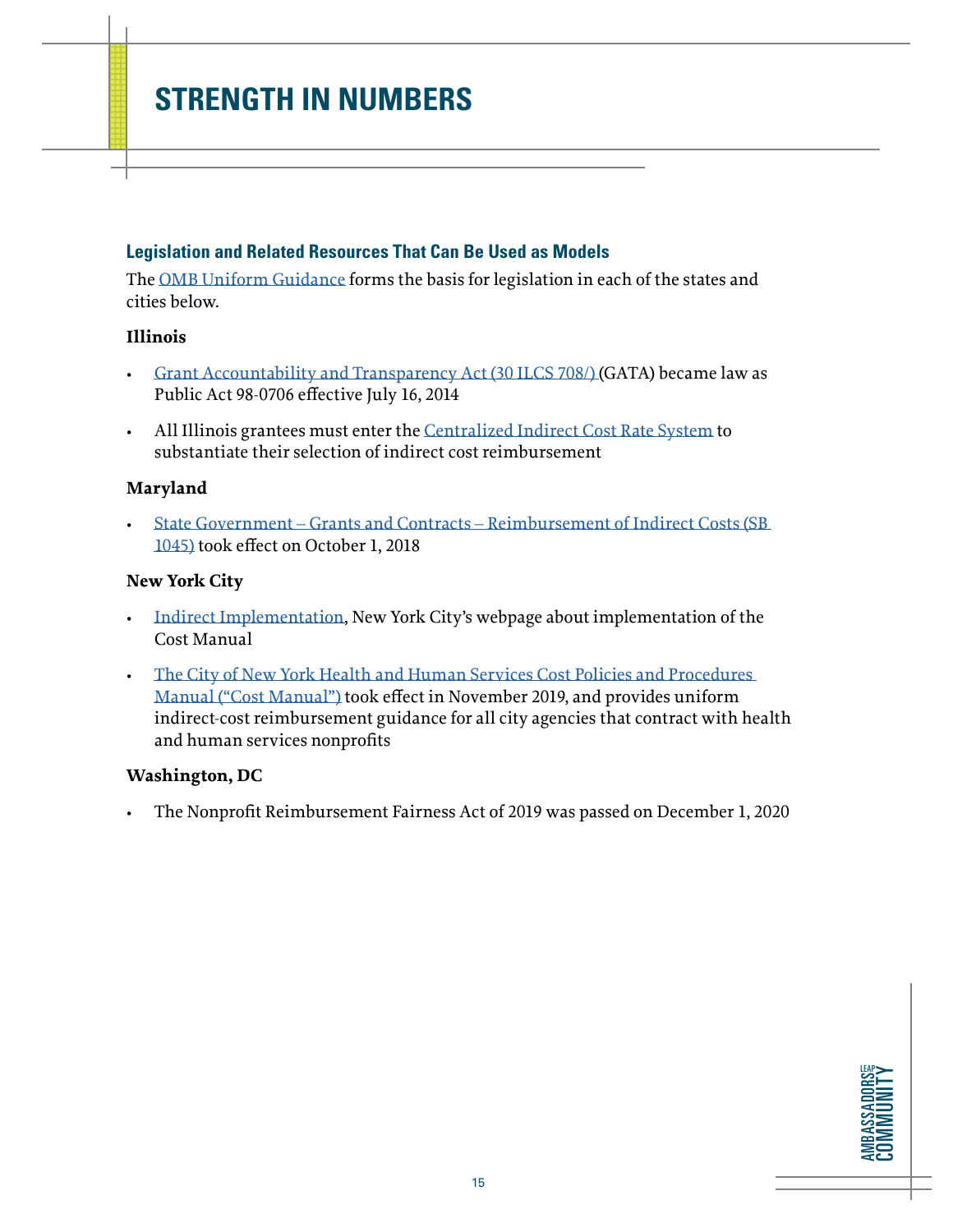### <span id="page-15-0"></span>**Appendix B: City Council Hearing Testimony, New York**

The New York City Council Contracts Committee CHAIR, HELEN ROSENTHAL **HEARING**: Oversight - Challenges Facing Nonprofits in City Contracting

> Chambers at City Hall April 4, 2016, 1 PM

#### **Testimony of Jeremy C. Kohomban, PhD President and CEO, The Children's Village President, Harlem Dowling West Side Center**

Good afternoon, I am Dr. Jeremy Kohomban, and I represent four organizations that employ over 1,500 New Yorkers. Together, The Children's Village, Harlem Dowling, Inwood House, and the Bridge Builders Community Partnership in Highbridge serve more than 20,000 New Yorkers each year.

We serve a broad range—from children considered to be at highest-risk for harm to children and families who simply need a meal or a safe and affordable place to call home.

The Children's Village has benefited from the leadership and support of New York City, which has historically been exemplary in helping us do this work. The Mayor's 2.5% COLA and the push for equity are examples of this leadership. In return, we, like the other nonprofits represented here today, have been there for New York City during the good times and in those difficult times. In fact, let me go even further by saying that charities like us created New York City's safety net. Today, during crises, we are the lifeline that New Yorker's depend on. We are embedded in communities, many of us are available around-the-clock and, in many cases, we are the visible representation of responsive government.

However, I believe that government has taken us for granted. We lack the support needed to continue to make our City the envy of the world. The current status quo of underfunding, delayed payments and competing and confusing regulatory demands is draining us of resources and driving many mission-critical organizations into survival mode.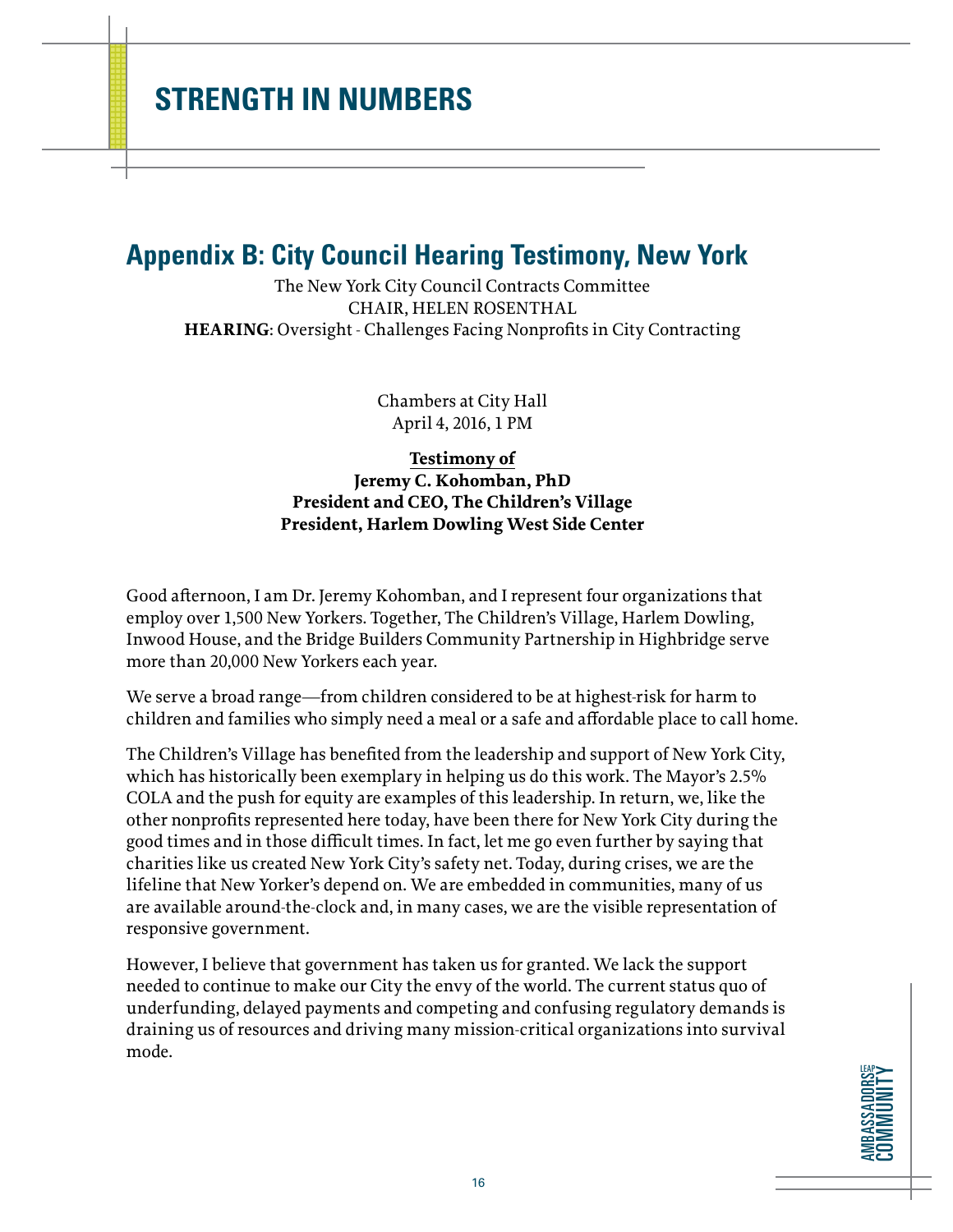Our entire sector provides services at rates far less costly than any government agency. Despite this reality, contract reimbursement often refuses to take into account the annual escalations that include healthcare, cost of living and a living wage for our staff. At The Children's Village, our Federally-approved indirect rate is 13%, but NYC caps indirect costs at 10%, forcing us to absorb the additional costs. In addition to this underfunding, we also deal with delayed reimbursement and the often hidden cost of unreimbursed interest payments that we are forced to make on extended credit lines.

While we are untiring in our fundraising, our donors are most interested in helping children and families and least interested in subsidizing what they are increasingly seeing as government shirking its responsibility. I would be remiss if I did not note that, without our generous donors, The Children's Village would not be in a position to serve New York as we do today, perhaps not at all.

Mandate overload and confusing and competing regulations are an additional burden, with real human and financial costs. There continues to be a trend of well-intended mandates and regulations that are imposed on us with no additional reimbursement. We have also seen the intentional shifting of liability from government to nonprofits. These translate into additional costs for the nonprofit and also for government. This also make our front-line work extremely difficult by creating a "gotcha" culture – basically, a culture of fear among those employees who we depend on to be on the front lines, often serving in very difficult circumstances.

What's stunning about all of this is that some, and possibly most of these mandates and regulations can be streamlined. Is it really necessary or useful to anybody to have a hundred plus program and fiscal audits every year? We believe mandates and regulations can be streamlined to be supportive rather than repressive, if we work together.

In closing, I ask that you consider working on three problems that would make a significant difference in our ability to serve New Yorkers: fund nonprofits at fair rates; pay us on time; and work with us to streamline and reduce unfunded mandates.

Thank you for the opportunity to testify about these important issues.

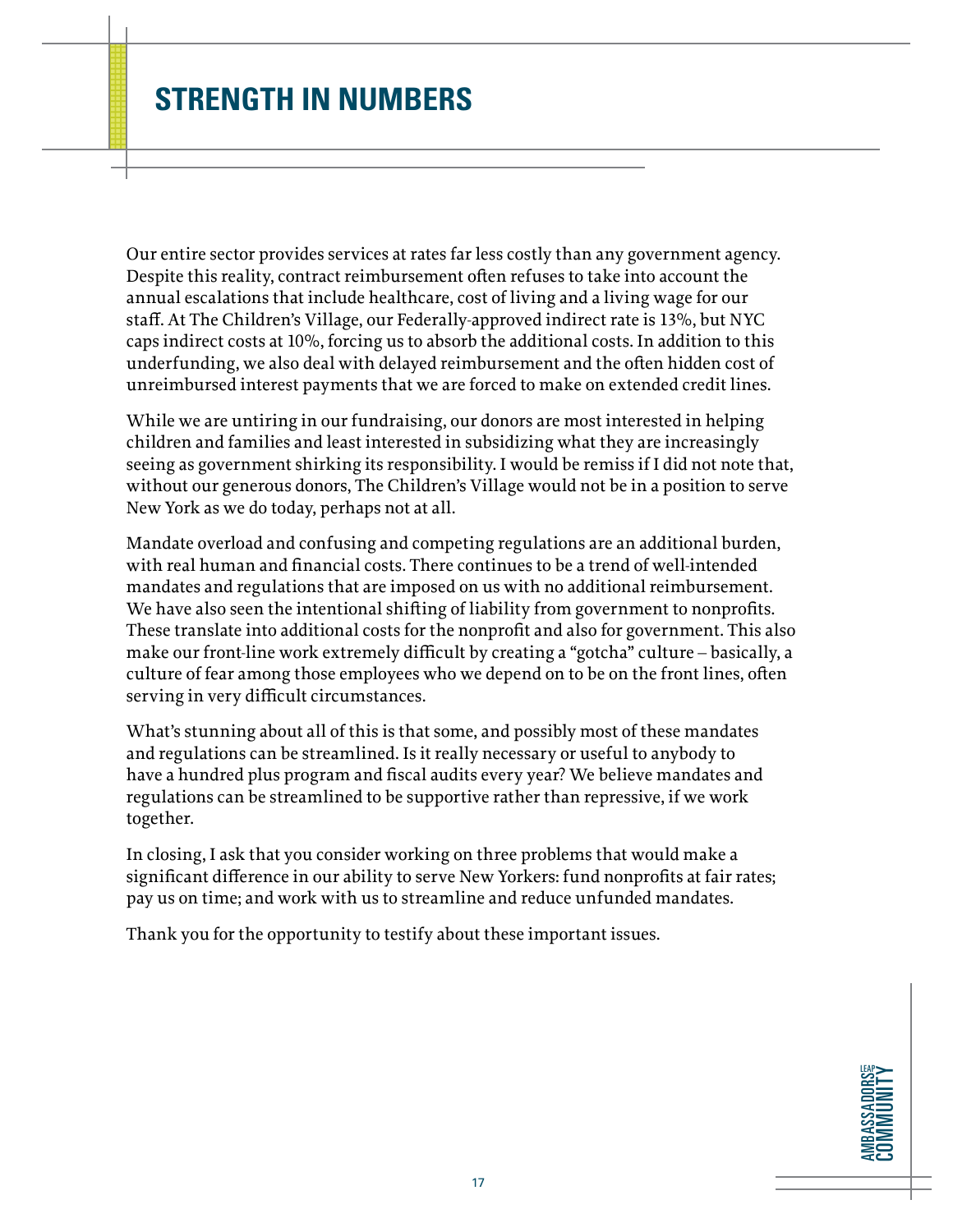### <span id="page-17-0"></span>**Appendix C: City Council Hearing Testimony, Washington, DC**

Testimony Presented by Lori Kaplan, Special Projects Advisor, LAYC Committee on Facilities and Procurement Robert C. White, Jr., Chair

Public Hearing B23-0107, the "Non-Profit Reimbursement Fairness Act of 2019" Tuesday, January 28, 2020, 10:00 a.m.

Good morning Committee Chairman White, Council members and members of your staff. My name is Lori Kaplan. Thank you for this opportunity to testify today.

As we have talked about today indirect costs are the expenses incurred tied to a specific set of outcomes but shared across multiple projects. Indirect costs are essential and inextricably tied to every nonprofit's ability to accomplish its goals. Indirect costs are more expansive than the word overhead although too often they are used interchangeably. An indirect cost rate is calculated based on a percentage of total direct cost. Every single service that a nonprofit provides, housing for the homeless, childcare, literacy instruction, school based mental health counseling, job training, has indirect costs tied to that specific delivery. Yet, as we now know too often district of government contracts do not pay their fair share of that cost. As a result non-profit Directors, staff and board of directors are forced to raise additional funds through galas, bake sales, rummage sales, donor and foundations fundraising to cover that budget deficit. If the deficit is not filled the nonprofit is not functioning at its highest potential.

Payments for indirect costs vary wildly an inconsistently between district government agencies grants and contracts. In all of my years as a nonprofit CEO at the LAYC I could never figure out how the indirect rate was established or why we were often told this is what we will give you for your indirect costs. If often seemed arbitrary. Each contract had a different rate – each district agency had different rates – different contracts in the same agency had different rates. But the end result was the same – the contract or grant was not paying its fair share of the costs for the requested services. That is why we are here today. That is what this legislation will fairly rectify.

Some in government will say, wait – how much will this cost and then they may decide it is too much! It is important to understand that there is a much larger price to pay in the nonprofit community when they are struggling to fund their budget gap due to lack of indirect costs payment. Professional development for staff suffers, turnover can be greater as salaries may not be competitive in the market, working conditions may not be safe which impacts staff morale, IT systems that support front-line staff in their daily work in real time may be out of date, funds to cover the cost for ongoing monitoring of key performance indicators may be lacking impacting quality and or effectiveness of work to name a few.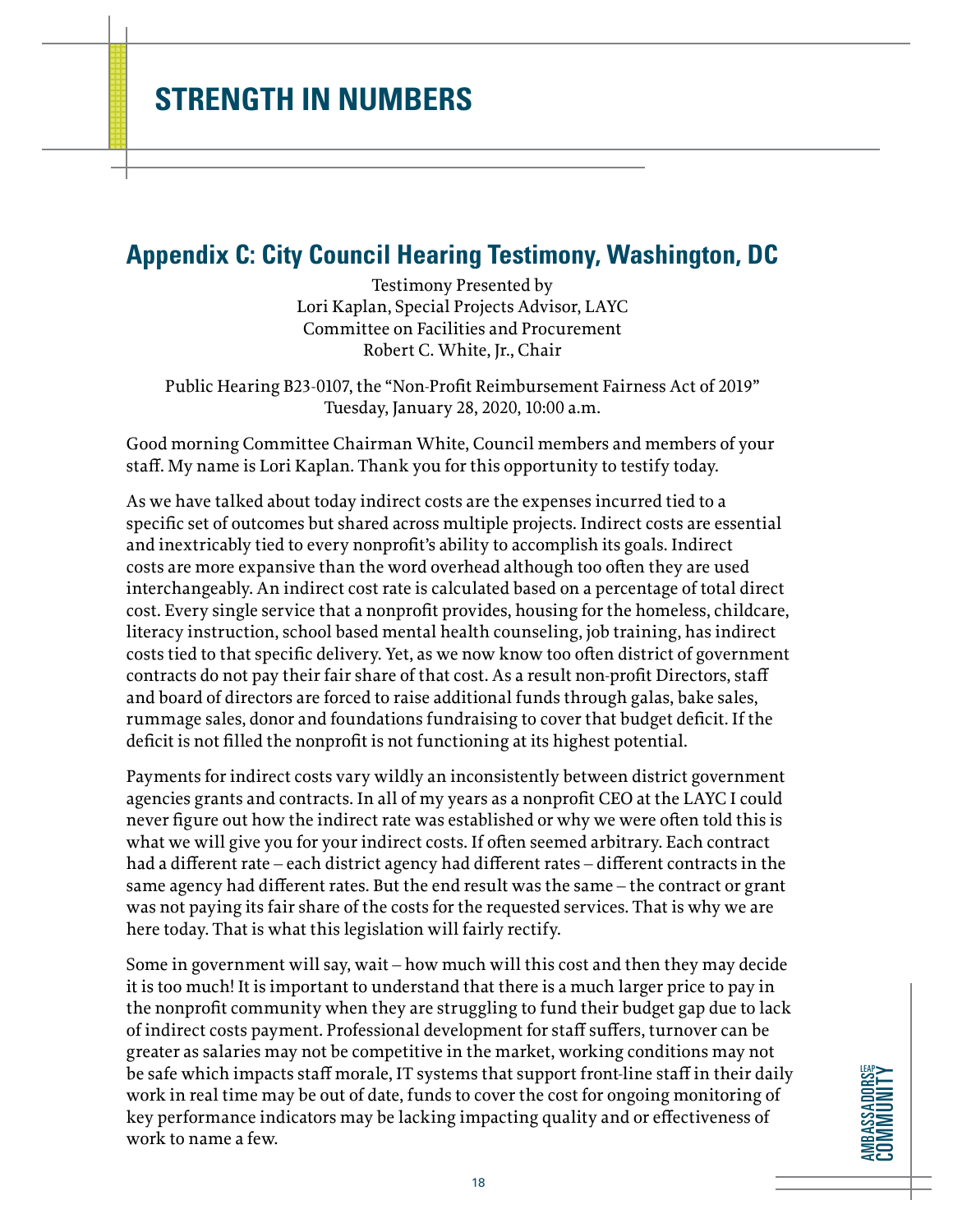Too often nonprofits accept funding from the district government that requires them to shortchange these areas of need and others. As a result the nonprofit is not operating at its highest quality capacity in a reliable and sustainable way. Ultimately our clients may pay the price of this inequity.

Finally I would like to note that the OMB regulations require any federal funds passed to nonprofits through the local government agencies pay the required negotiated rate to the nonprofit agency. This is not consistently happening in the District of Columbia.

Passage of this legislation will make the District of Columbia government a leader in the country just as Maryland and Illinois are today. Times are changing. Philanthropy has begun to recognize and need to cover grantees indirect costs. And government jurisdictions all over the country are beginning to tackle this issue with their nonprofit partners.

Chairman White, you have believed in this issue since the first time I testified almost three years ago. And finally we are here today. You will be key, with your committee members, in making sure this legislation passes and is fully implemented. Only then will District of Columbia government be a leader in the field through valuing their nonprofit community and paying their fair share leading to the highest quality outcomes.

I would like to end by thanking Councilmember Nadeau for her leadership in bringing this legislation forward. In addition, I would like to thank you, and all of the Councilmember co-sponsors. Thank you too to Michelle Loggins, Deputy Committee Director, Shawn Hilgendorf, Committee Director and Kirti Suri, Legislative Counsel. And we would not be here today without our awesome nonprofit leaders who have been working on this issue to insure that their organizations can provide the outcomes that our community deserve. A special thanks to Melissa Millar, Policy and Advocacy Director from Community Hope who did an incredible job on this effort.

Thank you for this opportunity to testify today.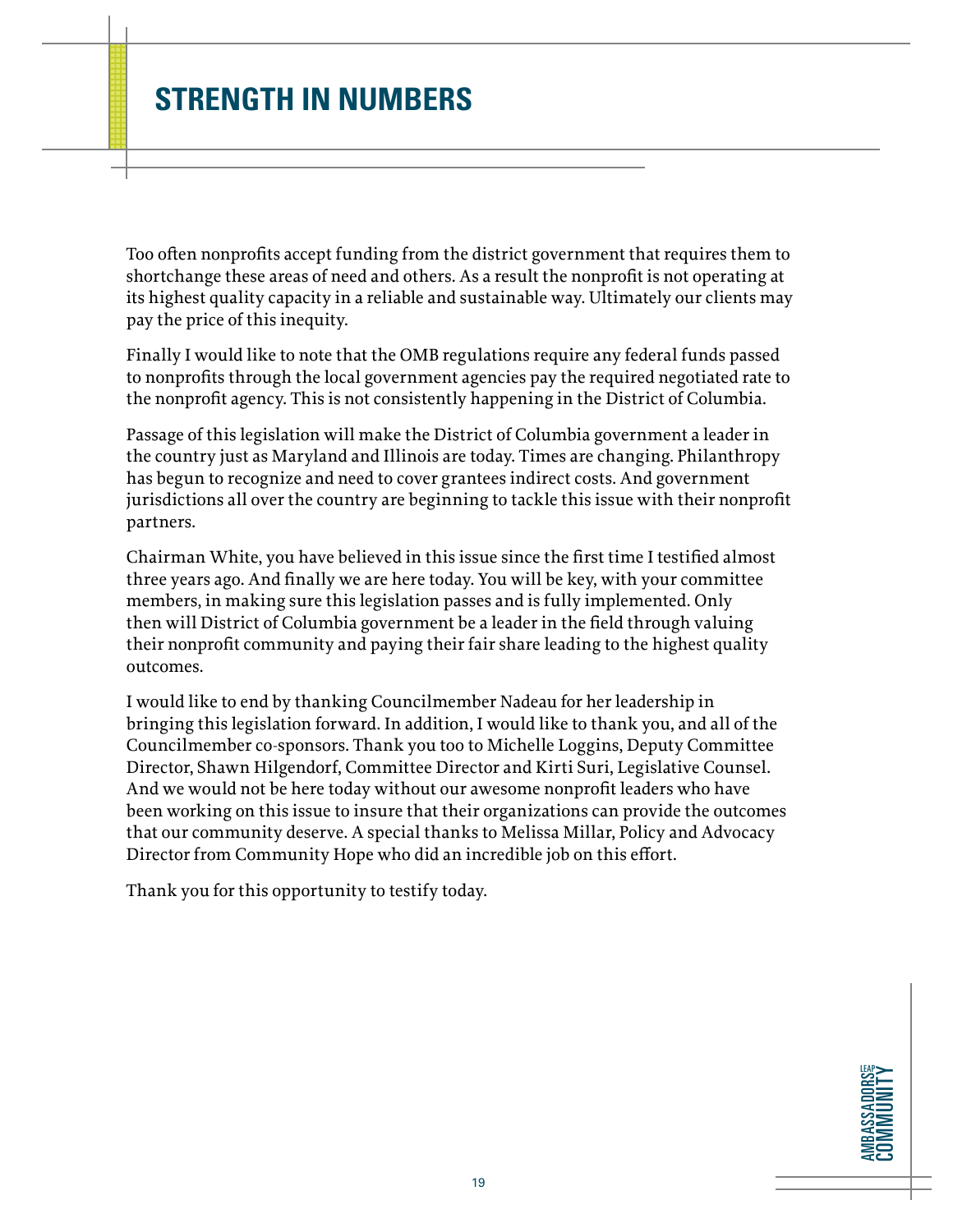### <span id="page-19-0"></span>**Appendix D: Philanthropic Letter of Support, Washington, DC**



#### January 31, 2020

Councilmember Robert C. White, Chair Committee on Facilities and Procurement c/o Shawn Hilgendorf, Committee Director 1350 Pennsylvania Avenue, NW, Suite 121 Washington, DC 20004

Dear Committee Chairman White:

I am writing at your invitation on behalf of the Meyer Foundation in support of 823-0107, the Nonprofit Reimbursement Fairness Act of 2019. For the past 75 years, the Meyer Foundation has provided philanthropic support to thousands of nonprofit organizations in the District of Columbia and across the region, many of whom deliver critical services in our most under-resourced communities. Time and again, our nonprofit partners have experienced the challenges associated with receiving grants and contracts - whether via foundations or the government - that do not cover the full costs of operating an organization. The Nonprofit Reimbursement Fairness Act of 2019 would change that by increasing the coverage that District grants and contracts provide to nonprofits for their indirect costs. I offer the following four reasons for the council to adequately support covering the indirect costs of its nonprofit service providers.

First, by entering into one-sided agreements that do not provide sufficient support for the "costs of doing business," nonprofits risk dire financial consequences that directly and negatively affect the quality of the programs and services they offer. This makes it more difficult, for example, for nonprofits to hire and keep experienced, highly qualified staff, which in turn exasperates the issues experienced by the people in our community most in need of the service. This is ultimately a disservice to all Washingtonians. Government risks losing access to the best partners to provide those services. Nonprofits, many of which operate for pennies on the dollar in comparison to private companies, cannot afford to run programs or deliver services without covering those everyday business expenses that factor into indirect costs - expenses including rent, internet, health insurance premiums, and electricity. No business can operate without the resources to cover these basic and essential operating expenses, yet there appears to be an assumption that nonprofits should be able to find a way. As a former nonprofit CEO, I can attest to the fact that it quickly becomes unsustainable to be put in that position and in that role, I was forced to turn away grants that did not include sufficient overhead funding, as we could not afford to run the projects and programs without the support of the "indirect costs" funding.





Moyerfoundation.org

1.1

1250 Connecticut Ave. NW, Suite 800

20

Washington, DC 20036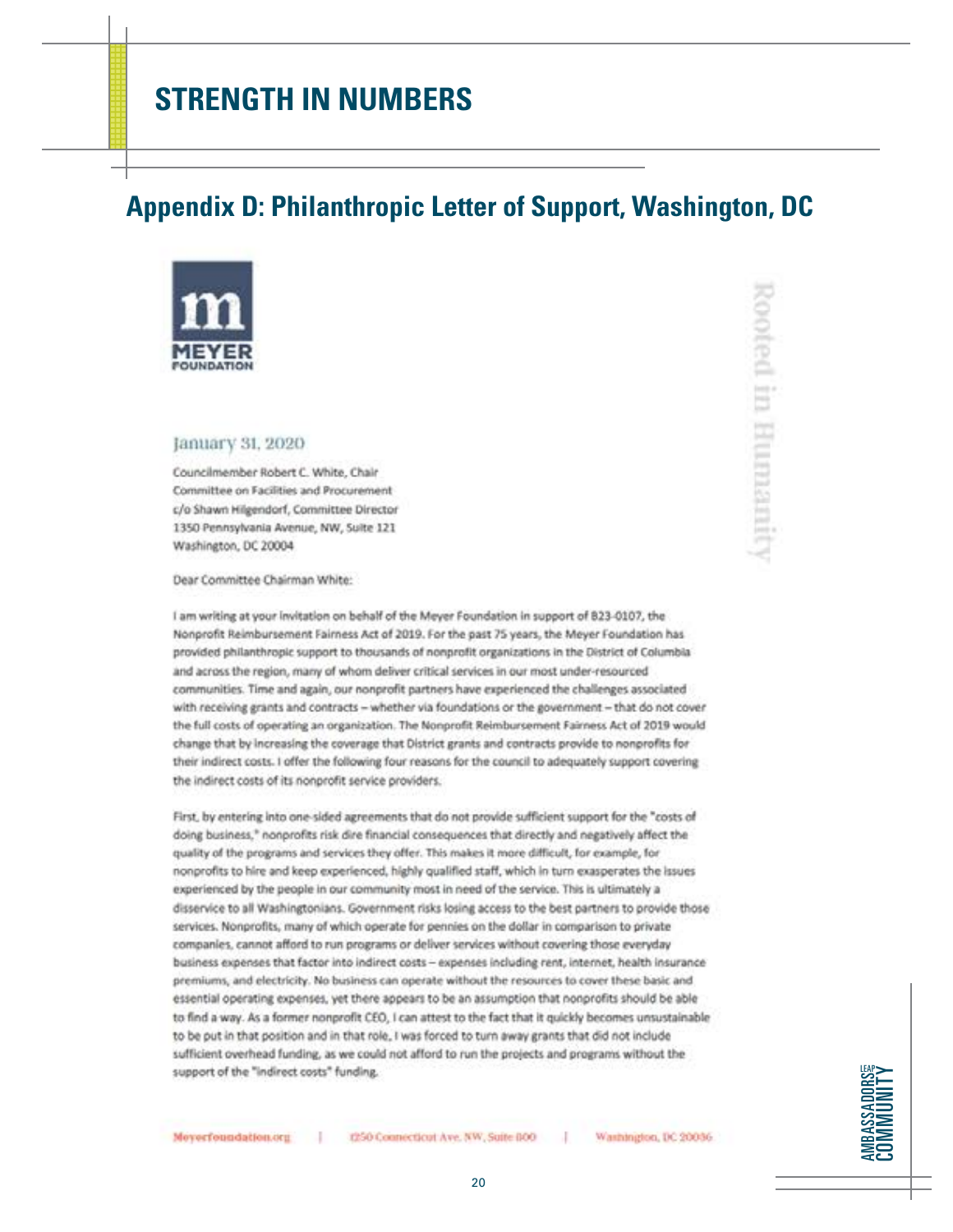Councilmember Robert C. White, Chair January 31, 2020 Page 2 of 2

Second, there appears to be an expectation that philanthropy will fill the gap that government leaves. This, too, is unsustainable. Each of these nonprofits is essentially competing for philanthropic dollars from a fairly shallow philanthropic community in D.C. Even if the foundation community were larger in the District. the fact remains that government dollars eclipse the total amount of funding available through private philanthropy. Many funders also, albeit misguidedly, only fund project support, so similarly won't pick up those costs. Government resources far exceed those of philanthropy and so it does not make sense for foundations to use their limited resources to cover costs of doing business that the government should be paying for.

Third, not covering indirect costs disadvantages smaller community organizations and advantages larger groups, deepening inequities among those groups. Smaller organizations, often led by people of color, frequently do not have the funding base or reserves to cover the difference between full project costs and under-funded government grants and contracts. Larger organizations may have other resources to draw on when they take on government contracts but may or may not have the deepest connections with the people in the communities in which they operate and serve.

Last, it is incumbent on all of us to reflect on the challenging power and financial dynamics we create vis-à-vis our nonprofit partners and the starvation cycle we put them in with the onerous, irresponsible strings we attach to the dollars we give them. In the philanthropic sector, general operating support that allows nonprofits to allocate funds they receive to any and all aspects of their work is widely viewed as a best practice. Even those who still provide project support are increasingly providing higher levels of overhead reimbursement in recognition of what it takes to deliver on the work.

We must stop assuming nonprofits should do more with less and cover the costs of running a robust business, and we must stop underestimating the value of the service that they provide to our community. If we don't, we risk losing some of our most critical partners, leaving many communities and neighbors without the programs and services needed to help them live stable, fruitful lives. We would also prevent the District from being a just city where everyone has the opportunity to thrive. For these reasons, the Meyer Foundation supports codifying a fair and rational way to cover the indirect costs of the nonprofits with whom the government does business.

Sincerely.

Nicky Goren President and CEO Meyer Foundation

**AMBASSADORS COMMUNITY AMBASSADORS** COMMUNITY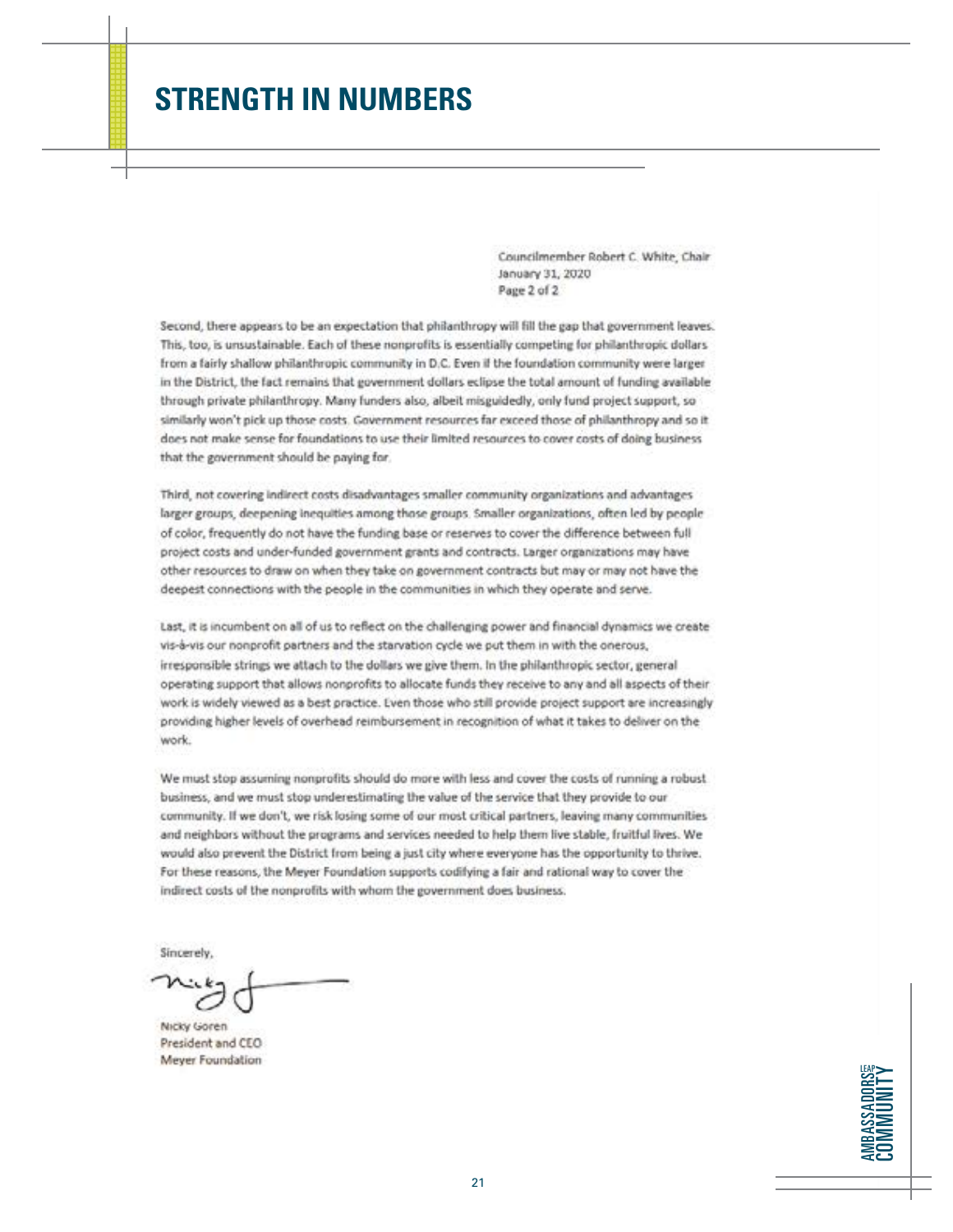### <span id="page-21-0"></span>**Appendix E: Fact Sheet, Washington, DC**

**Frequently Asked Questions B23-107, the Nonprofit Reimbursement Fairness Act of 2019**

"Conventional wisdom on nonprofit indirect costs is beginning to reach alignment with what for-profit businesses have known all along: **continually spending less on indirect costs erodes efficiency and effectiveness, preventing organizations from producing better and lasting outcomes. Contracts and grants that fail to cover indirect costs actually reduce a charitable nonprofit's effectiveness and efficiency."** – National Council of Nonprofits, Investing for Impact: Indirect Costs are Essential for Success, September 2013

#### **1. What are indirect costs and why should the District pay these costs for direct services providers?**

Indirect costs are the costs associated with being in business (typically administration and overhead costs, such as staff salaries, benefits, and training; research; strategic planning; auditing; infrastructure replacement and maintenance; IT support; utilities; rent; etc) that pertain to the operation of the business as a whole and cannot practically be assigned directly to the production or sale of a particular product, or provision of a specific service. Uniform Guidance from the federal Office of Management and Budget (OMB) makes clear that a nonprofit's indirect costs are legitimate expenses that need to be reimbursed for the organization to be sustainable and effective.

The District currently contracts out most of its direct health and human services work to nonprofit direct services providers, including for behavioral and physical health, shelter and housing support, and disabilities services. However, unless a provider has a federally negotiated indirect cost rate with the federal government and the contract is a federal pass-through, they are unlikely to receive sufficient reimbursement for their indirect costs to ensure continuity and provide the services for which the government contracts. Failure to adequately cover those costs by contract places each provider at a financial loss that must be covered by other means (fundraising, philanthropy) in order to continue to provide the contracted service.

#### **2. What are the average indirect costs of DC service provider nonprofits, and what rate, if any, is the District government providing as reimbursement?**

A small section of District nonprofits was surveyed with respect to their indirect cost rates. Actual costs ranged from 8% to 25%. However, most reported that their contract-reimbursed indirect rates were either in the de minimus, 5%, 6%, 8%, or 10% cost reimbursement categories and some reported that 0% of costs were reimbursed.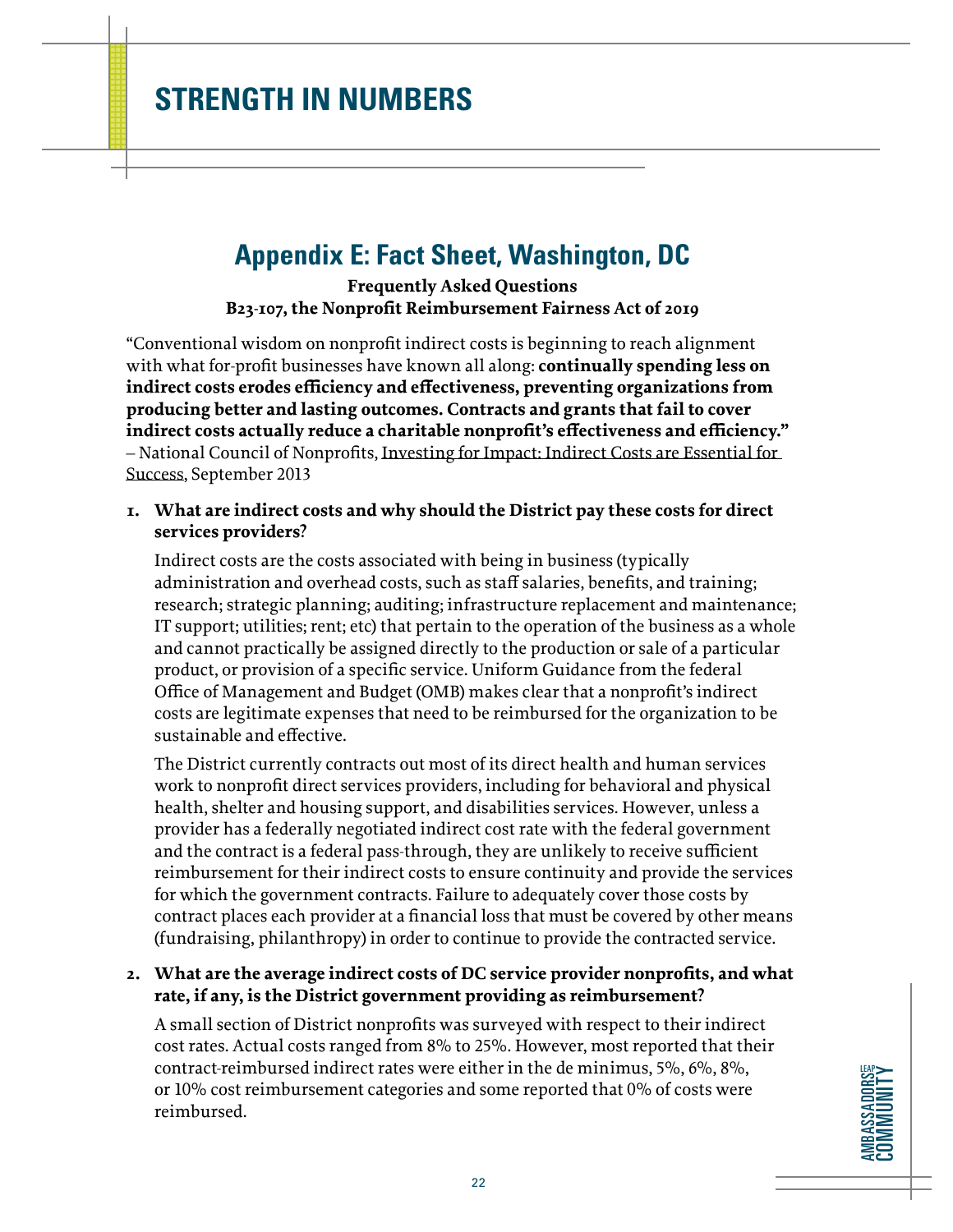#### **3. How do other jurisdictions approach the issue of indirect cost rate reimbursement?**

More included below in response to question #4.

The Federal government offers a federal Negotiated Indirect Cost Rate Agreement (NICRA) and must pay that rate on grants and contracts with the provider

Maryland passed Senate Bill 1045 in 2018 that allows for at least a 10% indirect cost reimbursement, and if a nonprofit has a NICRA, the state will honor that rate

New York City, in 2019, expanded its indirect cost rate reimbursement across its contracting, including to its health and human services providers, capping the administrative rate at 15%.

Illinois requires registration into a database that provides nonprofits with grants and cooperative agreements with the state the opportunity to make an election whereby they can negotiate a rate with the state, elect to use the de minimus rate of 10%, provide a copy of the nonprofit's federally negotiated rate, or decline any indirect cost rate.

#### **4. What are the industry standards and/or national trends and best practices for reimbursement of indirect costs?**

#### *At the federal level*

OMB Uniform Guidance recognizes that governments at all levels must reimburse nonprofit organizations for the full indirect costs that the nonprofits legitimately incur in delivering contracted services for government.1 This directive seeks to counter the narrative that nonprofits can and will indefinitely fill the gaps caused by governments outsourcing its work by funding their increased workload and costs through private sources.

#### *At the state and local level*

In May 2017, **New York City**'s Comptroller conducted a review of city spending at its six core human services agencies in Fiscal year 2016, totaling \$4.7 billion via 8,214 contracts. The report noted that while nonprofits are "essential for the continued health and welfare of all city residents", many nonprofits struggle with solvency "due, in part, to the underfunding of government contracts." A targeted review of 105 NYC contracts with 76 nonprofits across six human services programs found indirect costs actually paid via contract ranged from 0% to 17% (in preventive services, supportive housing and shelters, senior services, and after-

1 [https://www.federalregister.gov/documents/2013/12/26/2013-30465/uniform-administrative-requirements-cost-principles-and-au](https://www.federalregister.gov/documents/2013/12/26/2013-30465/uniform-administrative-requirements-)[dit-requirements-for-federal-awards; page 78600, Section 200.414](https://www.federalregister.gov/documents/2013/12/26/2013-30465/uniform-administrative-requirements-)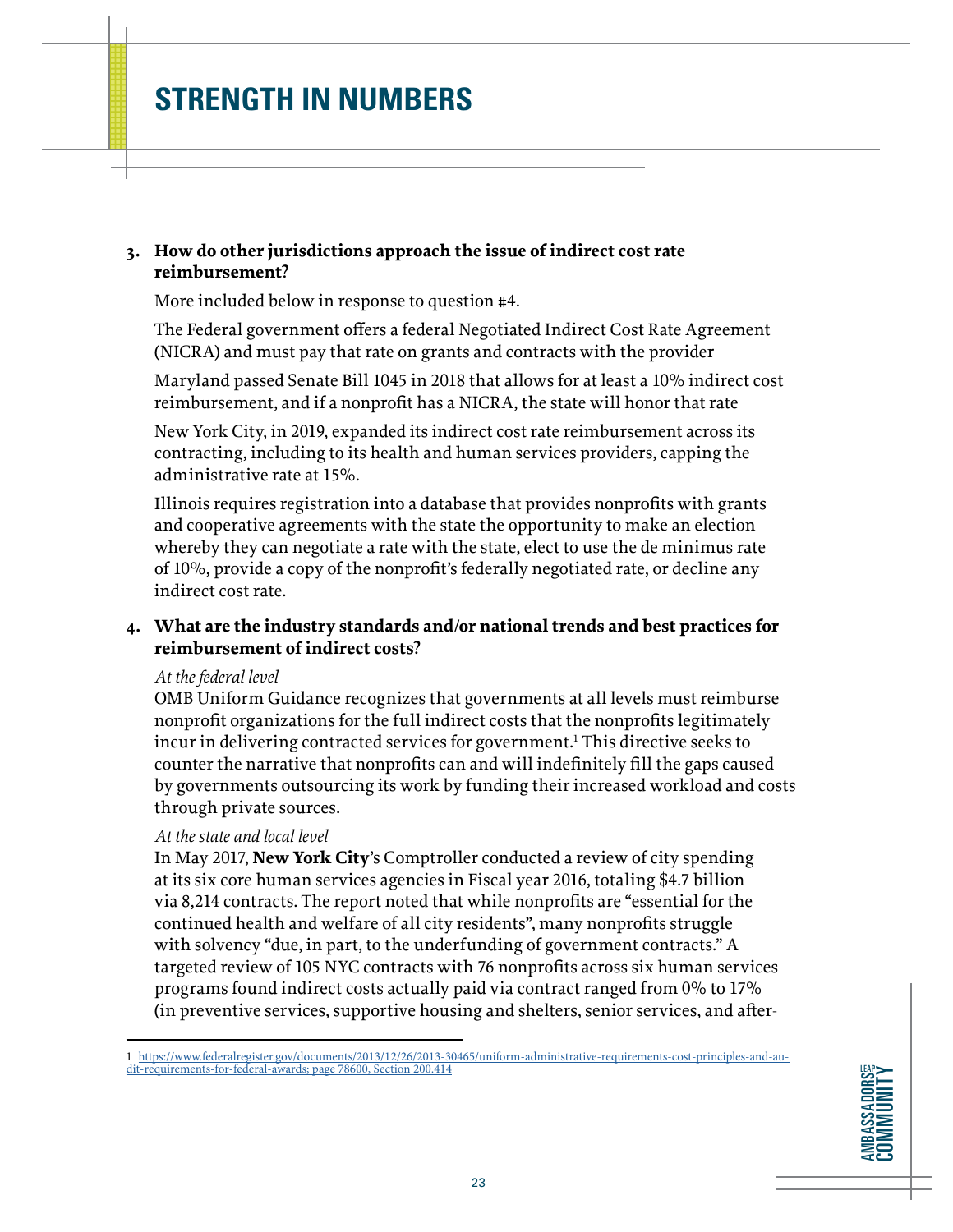school programs), with an average reimbursement rate of 8.6% across all reviewed contracts. The report concludes stating:

In the near-term, the City should align its indirect cost rate with the Federal government using each nonprofit's federal indirect rate, and if no such rate exists, the de minimus rate of 10% as prescribed in Federal OMB's Uniform Guidance. However, it should be noted that advocates from the sector have identified 15% as an appropriate indirect rate. This rate would be applied to the entire contract and should be the standard used for all human services contracts regardless of whether they are federally funded. Moving forward, the City can follow the lead of Illinois, which created a Grant Accountability and Transparency Unit to align their contracting with the Federal Uniform Guidance and to assist nonprofits in calculating their indirect cost rate.<sup>2</sup>

Beginning July 1, 2019, NYC's "City of New York Health and Human Services Cost Policies and Procedures Manual" provides uniform indirect cost rate guidance for all City agencies with contracts, applying to the City's health and human services contracts. Administrative costs are capped at 15%.<sup>3,4</sup>

**Illinois** passed the Grant Accountability and Transparency Act (GATA)<sup>5</sup> in 2014, whose stated purpose is to increase accountability and transparency in the use of grant funds and cooperative agreements while reducing administrative burden. The law encourages nonprofits without a federally negotiated rate to negotiate one rather than take the de minimus rate of 10%. All state grantees receiving awards from Illinois grant-making agencies must enter the State of Illinois Centralized Indirect Cost Rate System to substantiate its organization's election regarding indirect cost reimbursement. Each organization must choose one of the following elections:

- Negotiate an indirect cost rate with the state of Illinois
- Elect to use the de minimus rate of 10% for Modified Total Direct Costs
- Provide a copy of a current federally Negotiated Indirect Cost Rate Agreement (NICRA), or
- Elect to decline any indirect cost rate

**Maryland** Senate Bill 1045, enacted in 2018, streamlines and simplifies treatment of indirect costs, consistent with the OMB Guidance implemented in 2014. The Act

<sup>4</sup> Jeri Eckhart-Queenan et al, The Bridgespan Group, "Pay What it Takes Philanthropy", May 15, 2016, notes that 15% is often still insufficient, quoting a Foundation Director that "the best organizations" do not seek grants from them due to their cap on indirect costs of 15%.



<sup>2</sup> Scott M Stringer, New York City Comptroller, "Strengthening the Frontline: An Analysis of Human Services Contracts in NYC", Bureau of Policy and Research, May 2017, page 6

<sup>3</sup> City of New York Health and Human Services Cost Policies and Procedures Manual, March 5, 2019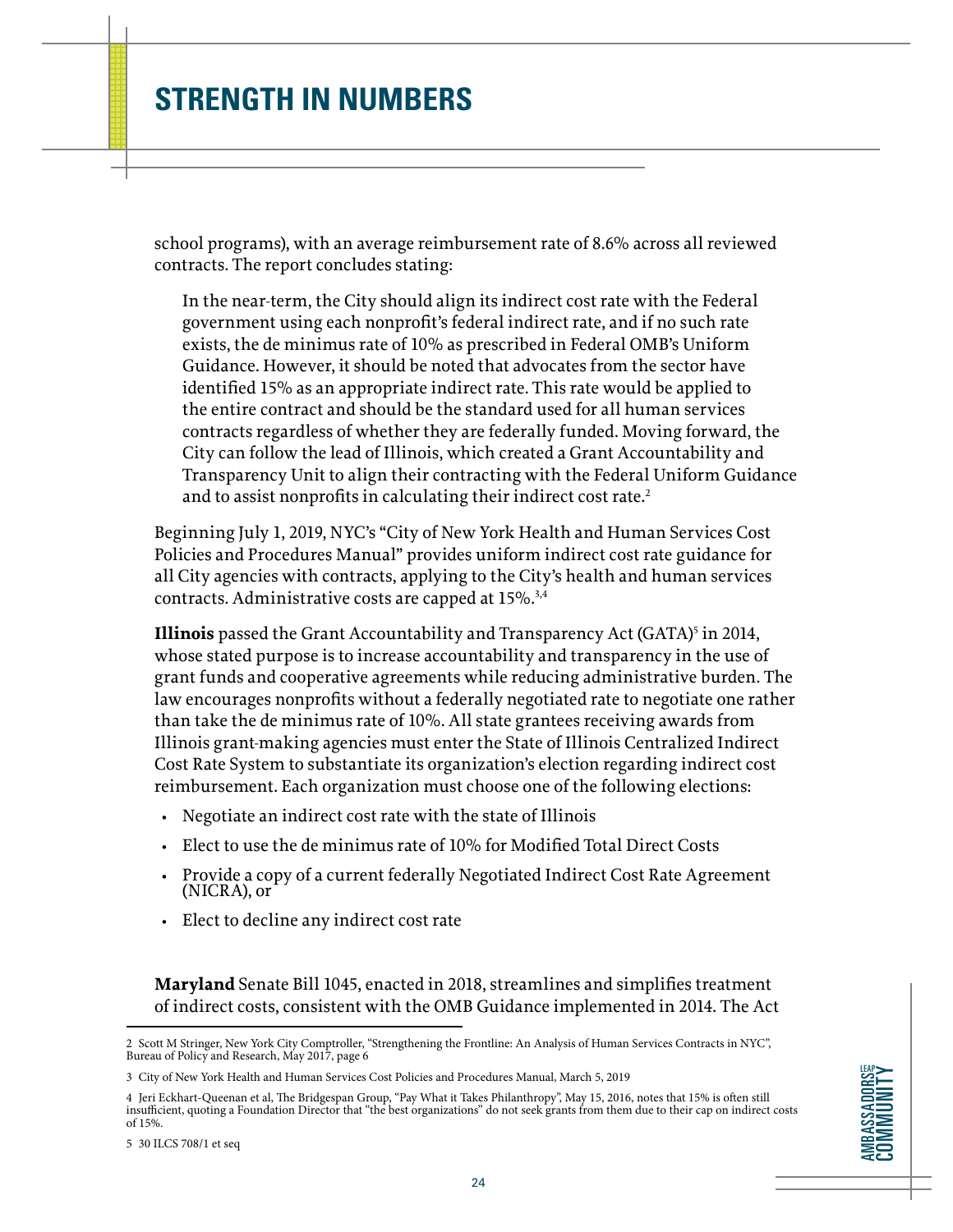allows nonprofit service providers to recover at least 10% of their modified total direct costs, and if the nonprofit has a federally negotiated rate, the state would reimburse at that level. The legislature took this action upon recognition that underfunding service providers threatens its service network, and that a potential majority of nonprofits have 30 days or less of operating reserves. This financial position could put nonprofits at risk for billing and payroll delays that could necessitate the need for short-term loans, furthering impacting finances through interests and fees.

#### **At the philanthropic level**

The Bridgespan Group, a global nonprofit whose mission is to build a better world by strengthening the ability of mission-driven organizations and philanthropists to achieve breakthrough results in addressing society's most important challenges and opportunities, released a paper, "Pay What it Takes Philanthropy" (May 2016)<sup>6</sup> that notes:

It's time to break the "starvation cycle," a vexing pattern of underfunding and underinvesting that prevents countless nonprofits from maximizing their impact. Despite years of conversation around the topic of funding the real cost of programs, many grantmakers continue to pay flat—and too low—overhead rates regardless of a grantees' actual needs. "Pay what it takes" philanthropy looks to remedy the situation by providing a flexible approach to funding, grounded in real costs. By taking into account the true dollars needed, this new approach has the potential to shift funding from programs and services to what it actually takes to create impact.

This report speaks to the needs of philanthropic funders to not only fund the projects and programs they support, but the ancillary overhead or indirect costs of the funded organization. The lack of philanthropic funders currently reimbursing for indirect costs is a further illustration of the challenge for nonprofits to recover, primarily through philanthropy and fundraising, the indirect costs not provided through other contracts, including government contracts, as **there is a belief that providers will fundraise and simply use those funds to cover any and all gaps that government leaves in their budgets. This is not the case.** As noted by Bridgespan's report, philanthropy tends to put restrictions and stipulations on funding, including what it can and cannot be used for, and often indirect costs are specifically prohibited, under the "belief" or "desire" of the funder to have their work fund a particular project/program/outcome. **What this fails to recognize is that if a funded organization cannot keep covering its costs, there will be no project/program/outcome to tout.** Having donations into an "unrestricted fund" is something that donors decide, not the organization; having to specifically fundraise

6 <https://www.bridgespan.org/insights/library/pay-what-it-takes/pay-what-it-takes-philanthropy>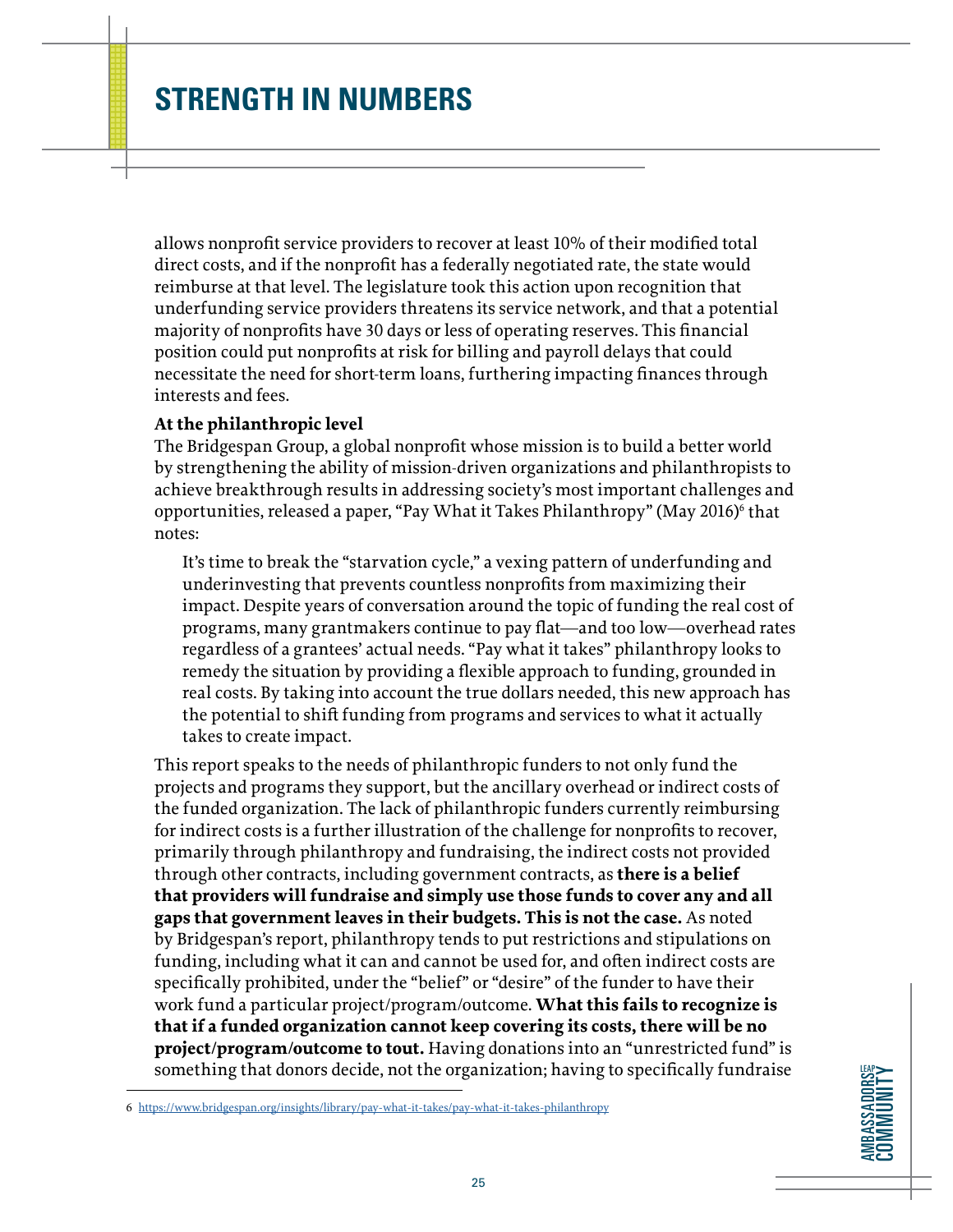a type of funds that funders do not typically authorize is an extra challenge that requires significant time and effort for organizations that could be putting that effort towards its work and its community.

#### **Hospitals and Universities**

Hospitals are not covered under the OMB Uniform Guidance and would not be covered for purposes of this legislation.

Universities are covered by a different portion of the OMB Guidance thus would not be covered for purposes of this legislation.

#### **5. What is the fiscal impact of increasing direct service providers' indirect contracting rates?**

While initially including indirect cost reimbursements on direct services contracts could add costs or result in fewer services in the short term, shoring up the financial viability of nonprofit service providers will support greater service provision in the longer-term and limit the likelihood of providers closing. The District chooses to engage a network of nonprofit direct service providers to meet many of the health and human services needs of District residents (versus the government directly providing those services itself). Ensuring proper reimbursement on District government contracts to those service providers by paying providers' true costs of delivering services on the government's behalf is a fair approach. Fundamentally the contracting system should result in a fair playing field where all providers are treated similarly. In the current system, the District overly compensates some services via contract while underfunding others. To the extent that leveling the playing field results in increased costs or reduced services, that is a conversation that the government and public should have. The public's need for direct services is equally as high as the public needs for physical assets such as schools, libraries, and parks and recreation facilities, which are often constructed with profit for the general contractor built into the overall construction contract.

In jurisdictions that have moved towards indirect cost rate reimbursements, including in New York City and Maryland, both jurisdictions note there would be financial impacts. In the fiscal and policy note for Maryland Senate Bill 10457 , the state notes that there would be "no effect on the total value [sic] of State contracts and grants to nonprofit organizations. However, to the extent that indirect costs are not currently reimbursed, either [sic] fewer State funds are available for direct costs and services under grants and contracts or [sic] State expenditures (all funds) increase, potentially significantly, to maintain current levels of services. No effect

<sup>7</sup> Department of Legislative Services, Maryland General Assembly, 2018 Session, Fiscal and Policy Note, Senate Bill 1045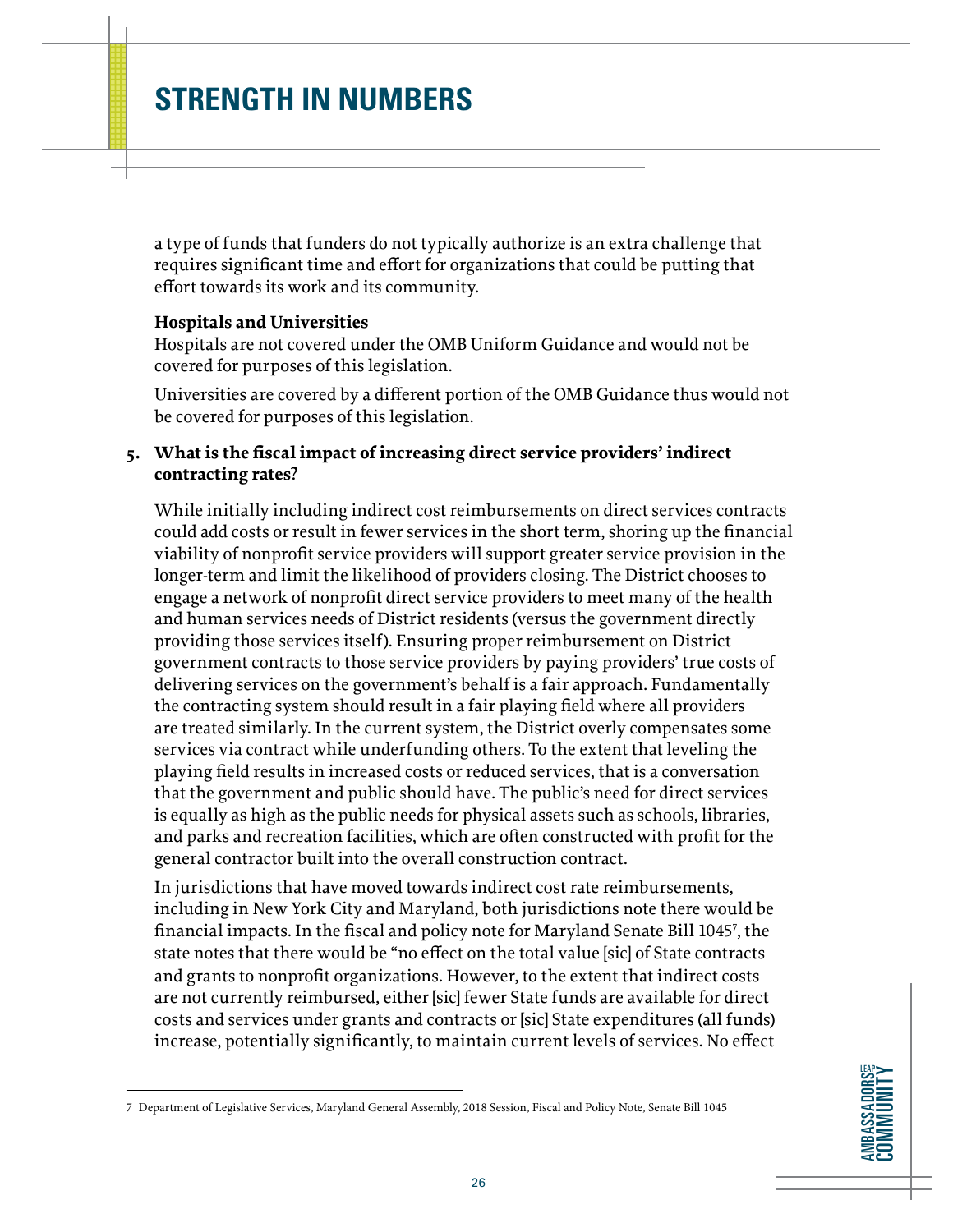#### on revenues."8

New York City, in its Frequently Asked Questions on the reimbursement change, noted that "the City understands and expects that there will be modifications to Contract budgets based on the Cost Manual" and that the directives of the Cost Manual are applicable to all City agencies' contracts. However, the Manual also notes that a contracting officer may deny a requested increase in an organization's rate if the agency determines compensation at that rate would compromise the services delivered and/or would come at an additional expense to the City.

As the District considers B23-107 and its potential impacts, it may consider whether it would seek to restrict retroactive applicability to existing contracts, whether it would seek to apply new rates only to newly let contracts, whether to increase rates on option years for existing contracts or only for option years on contracts established after the Act's effective date, or other combinations of approaches, to ensure no anti-deficiency issues nor service disruptions arise impacting vulnerable populations.

#### **6. What are the equity impacts if contractual amounts for nonprofits are increased? How might residents be negatively impacted by changing the contracting process?**

The lack of appropriate contract terms allowing for the reimbursement of a nonprofit's indirect costs already results in an equity issue. Social services providers who mainly serve people of color, including several Core Service Agencies (CSAs), have closed over the last several years, and/or providers are shuttering valuable programs because they aren't fiscally viable. If providers are unable to afford to remain open or provide needed services because their true costs are not accounted for in District government contracts, inequity already exists and residents are not getting all of the services for which they may qualify or are entitled.

Additionally, the District government process for contracting with for-profit companies such as general contractors includes a built-in profit. The District's contracting system is itself inequitable as services provided by one set of agencies (nonprofits) are treated and paid for differently than services provided by another set of companies (for profits). As the District's nonprofit direct services providers are working with some of the District's most vulnerable residents, ensuring that costs of program implementation, including personnel and administrative costs are covered, is not only appropriate but an equitable solution that supports residents as well as District organizations.

#### **7. Will for-profit contractors with the District be able to receive their indirect costs, and how should that be minimized?**

The bill's language can be clarified prior to its passage to ensure that only nonprofit

<sup>8</sup> Id., page 1